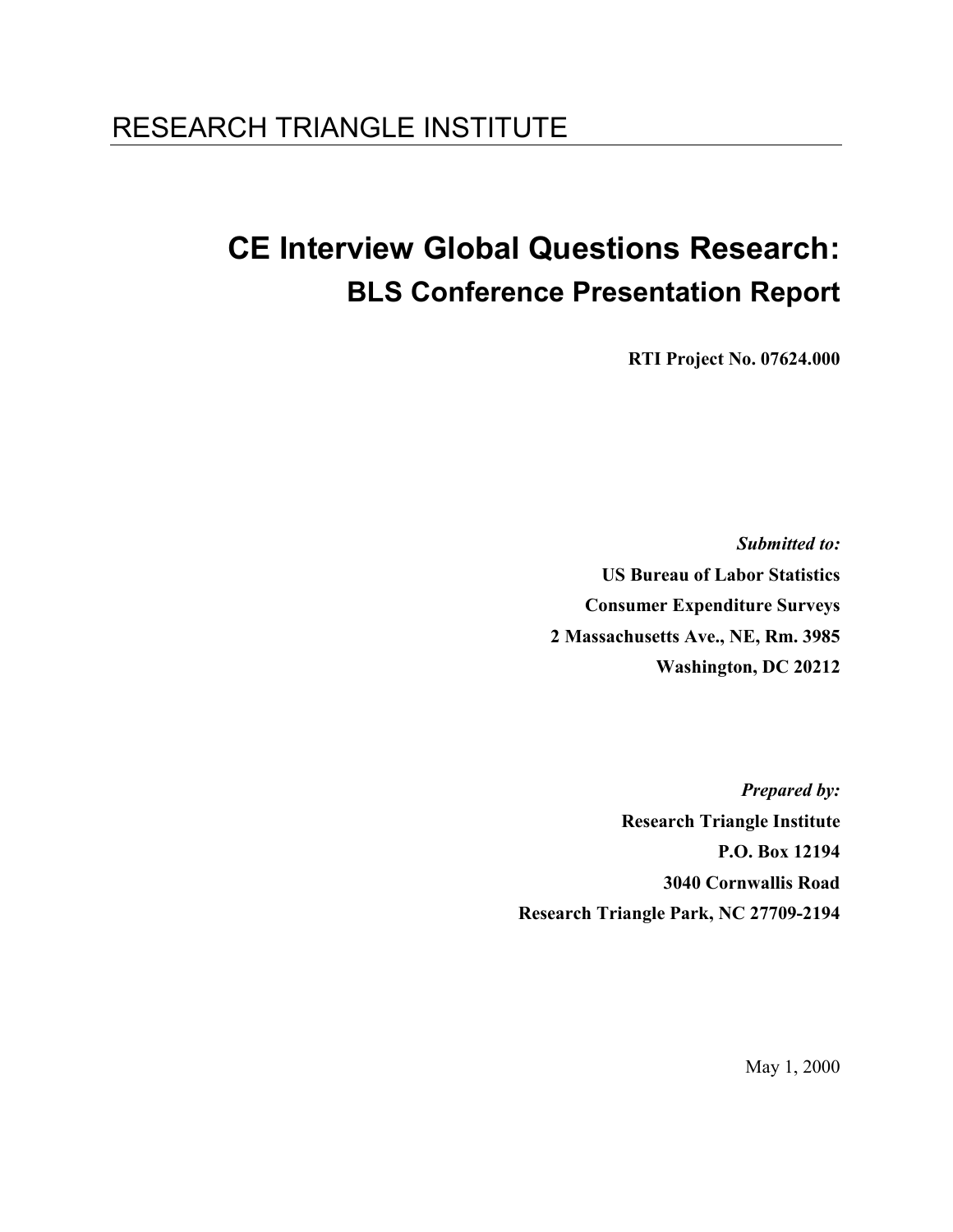## CE Interview Global Questions Research: BLS Conference Presentation Report

#### 1. BACKGROUND

In the Consumer Expenditure Interview Survey (CEIS), household respondents are asked to report on all the purchases of services and products by members of their consumer unit (CU, or household, roughly) in the past 3 months. The interview can be lengthy and burdensome for respondents given the large array of expenditures that may be made. Because respondents are often unwilling or unable to meet the demands of the survey, the CEIS underestimates consumer expenditures. The burden associated with the CEIS also limits its response rates. Thus, a potentially productive area of research for improving the CEIS data collection process lies in the development of methods to reduce the burden associated with the CEIS.

#### 1.1 Global Estimate Questions

One method for accomplishing a reduction in burden involves the use of broader expenditure questions, thereby reducing the number of questions asked of respondents. In addition, this can be combined with the collection of total, rather than individual, expenditure estimates. There are several ways in which to create these "global" questions. One way involves asking respondents to estimate the total amount of their expenditures for entire categories rather than individual expenditure items. It is important to note that these global estimate questions do not allow the production of CPI estimates for individual items. Another way involves asking respondent to estimate the total amount of their CU's expenditures for individual items. These item estimate questions might be asked for the standard 3 month reference period, or for an extended reference period (e.g., a year.) Yet another form of global questions involves asking respondents screening questions as to whether any expenditures were made for an expenditure category, and then, if an affirmative answer is reported, collecting some level of detail about those expenditures. These *global screening questions* are already in place for a number of categories in the CEIS.

The present research was conducted to develop global estimate questions (by which total expenditures estimates for broad categories of expenditures are collected.) These global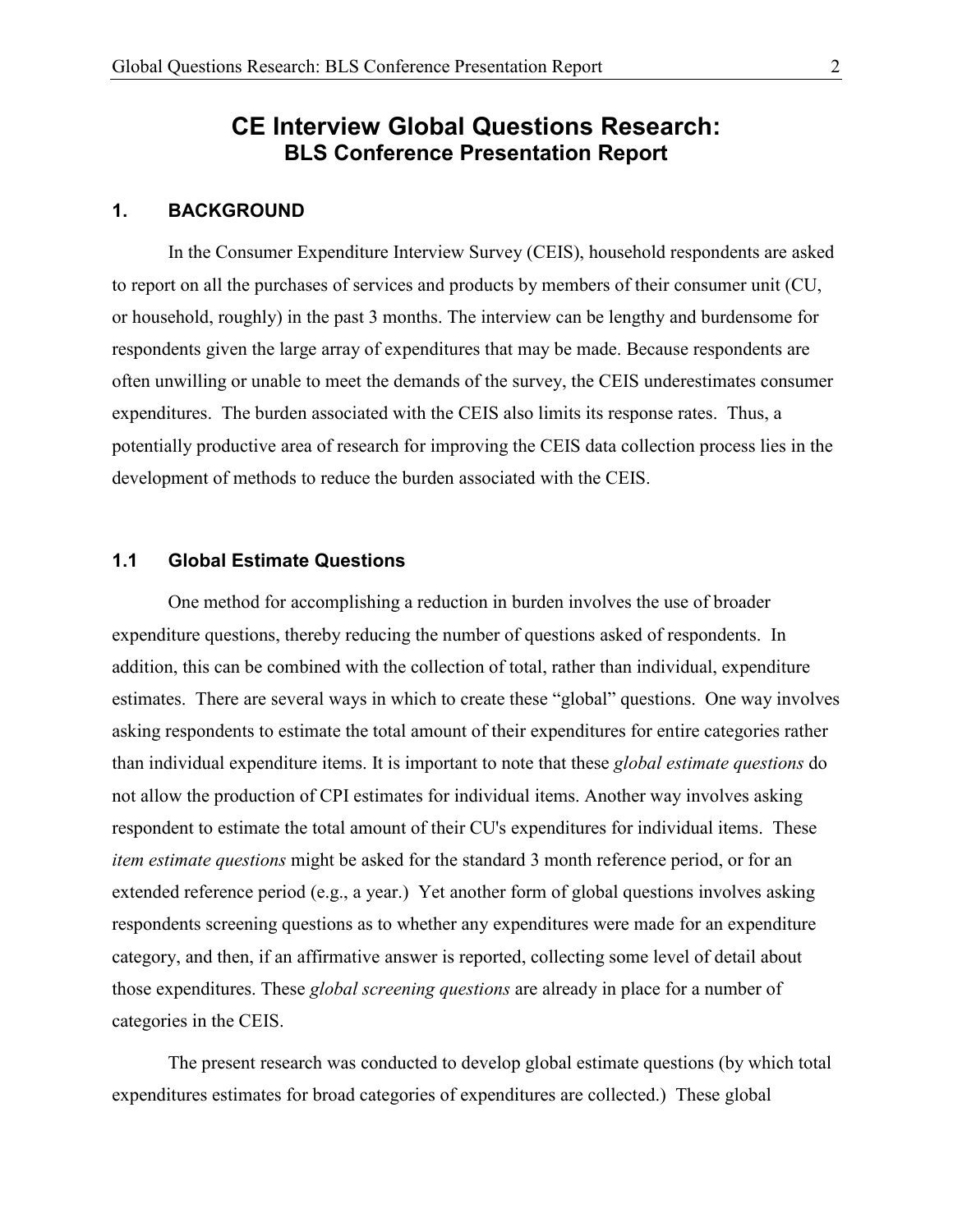questions were developed for the collection of clothing, household equipment, furniture, recreational items, and vehicle operating expenses, Sections 6, 8, 9 and 12 of the CEIS. This report discusses the design of the questions, the methods by which the questions were developed, and various research findings concerning their use. Based on this research, a methodology and materials have been develop that can be compared to existing CEIS data collection methods in a larger scale, quantitative field test.

#### 1.2 Implications for Using Global Questions in the CEIS

Global estimate questions, as described in the present report, are not intended to provide cost and descriptive information for individual expenditures. The global questions would provide data to users needing total CU expenditures. If implemented in the CEIS, this would result in the loss of information critical to CE and Consumer Price Index (CPI) estimates, and such data would need to be collected elsewhere. As originally proposed, a second diary data collection was to be implemented to meet CE and CPI data requirements for sections of the CEIS that are converted to global questions. However, a discussion of different strategies for meeting these various data needs is beyond the scope of the present research.

 It is important to recognize that while the present global questions were designed with the intention of recording only total cost information, there is no reason why the global questions could not be modified to request cost and descriptive information for individual expenses identified within each global category. In fact, the research conducted on the global questions indicates that in most cases, respondents itemize their expenses and then sum these costs in deriving a total cost estimate for a global category. Individual item descriptions and their associated costs could not be recorded individually. This could still afford some time savings since the number of expenditure questions would be reduced.

#### 2. GLOBAL QUESTION ANSWERING

Attempts to reduce the length of the interview by introducing questions covering a broader range of expense items could conceivably increase the complexity of the respondent's task. There is the potential to trade-off response burden in terms of the questionnaire length for response burden in the form of question difficulty. It is important then to consider the cognitive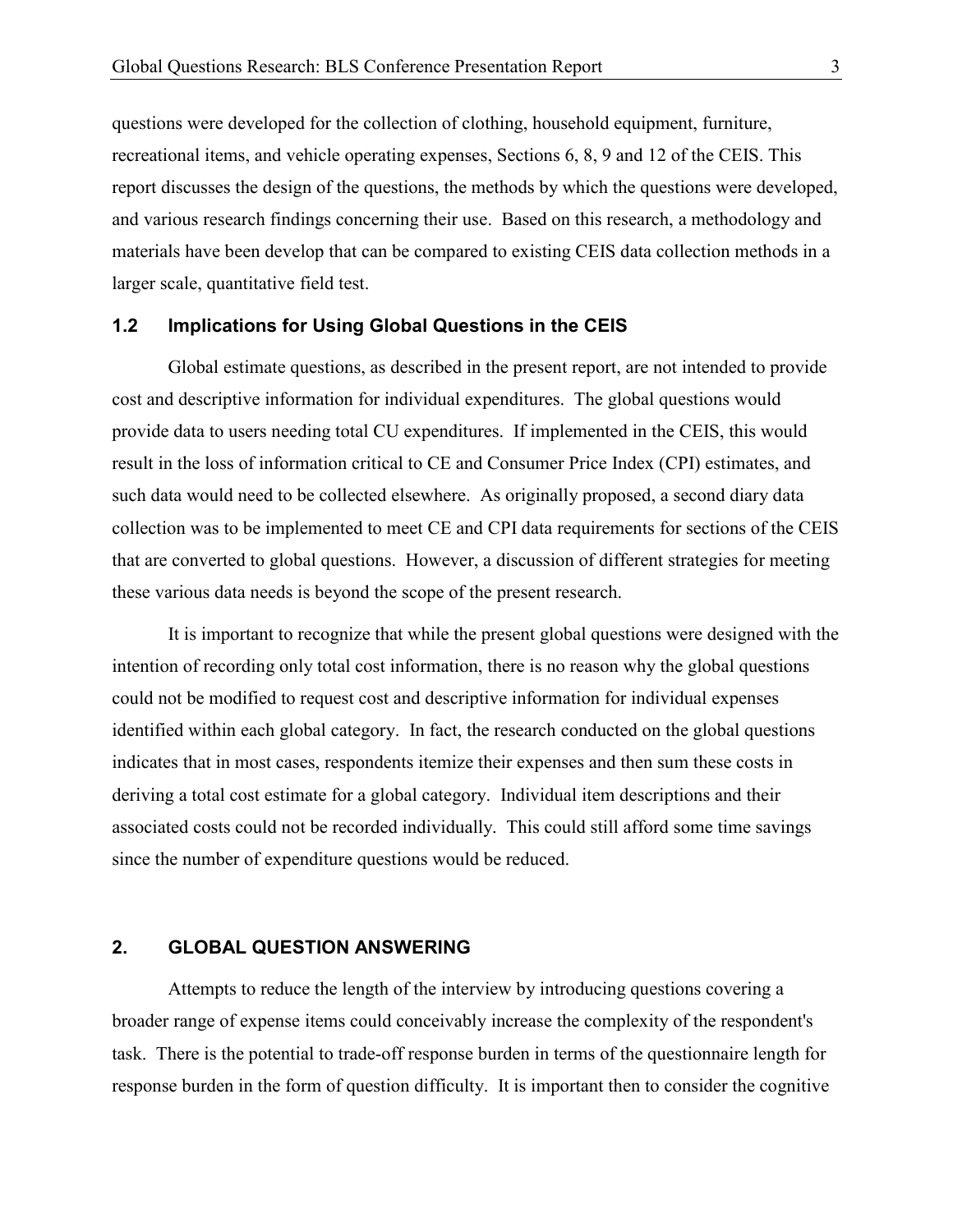tasks that respondents must perform to answer global estimate questions, identify potential performance limitations, and devise way to compensate for these limitations. There are several critical cognitive tasks: category decomposition and total cost estimation.

#### 2.1 Global Category Decomposition

Information in memory about expenditure events is generally not directly accessible from the identification of high level (global) categories, except perhaps when the respondent has engaged in accounting and budgeting activities involving those categories. Thus, respondents must break down (i.e., "decompose") the global category into subcategories in order to be able to search for and retrieve expenditures from memory. Decomposition is a time consuming and often unreliable process. Support from the Information Booklet is critical for assisting the respondent in the decomposition process.

Categories within taxonomies, such as the expenditure taxonomy in the CEIS, can be described in terms of their *level of abstraction* (Rosch, 1978). There are three levels of abstraction that a category may be considered to represent: superordinate (e.g., furniture), ordinate (e.g., tables), and subordinate (e.g., dining tables). Superordinate categories are the most global and encompassing, while subordinate categories are the most specific. Global estimate questions generally are designed around superordinate categories.

 The level of abstraction of a category has significance for category comprehension and the retrieval from memory of events related to that category. Ordinate, or basic level categories, are most frequently and naturally used by people in the course of everyday life because they maximize the amount of information communicated (category distinctiveness) while minimizing conceptual confusion (category resemblance). In other words, most or all of the attributes of a basic level category are shared by its members, and other basic level categories share few of those attributes. For example, the basic level category "tables" is distinct from other basic level categories (e.g., "sofas", "lamps") within the "furniture" category, and the various members of the category "tables" have much in common with one another.

 In contrast, subordinate categories have many attributes that are shared with other subordinate categories. For example, the attributes of the subordinate category "dining tables" are very similar to those of other types of tables. Thus, confusion between categories is more likely with subordinate categories than for basic level categories. With respect to the CEIS,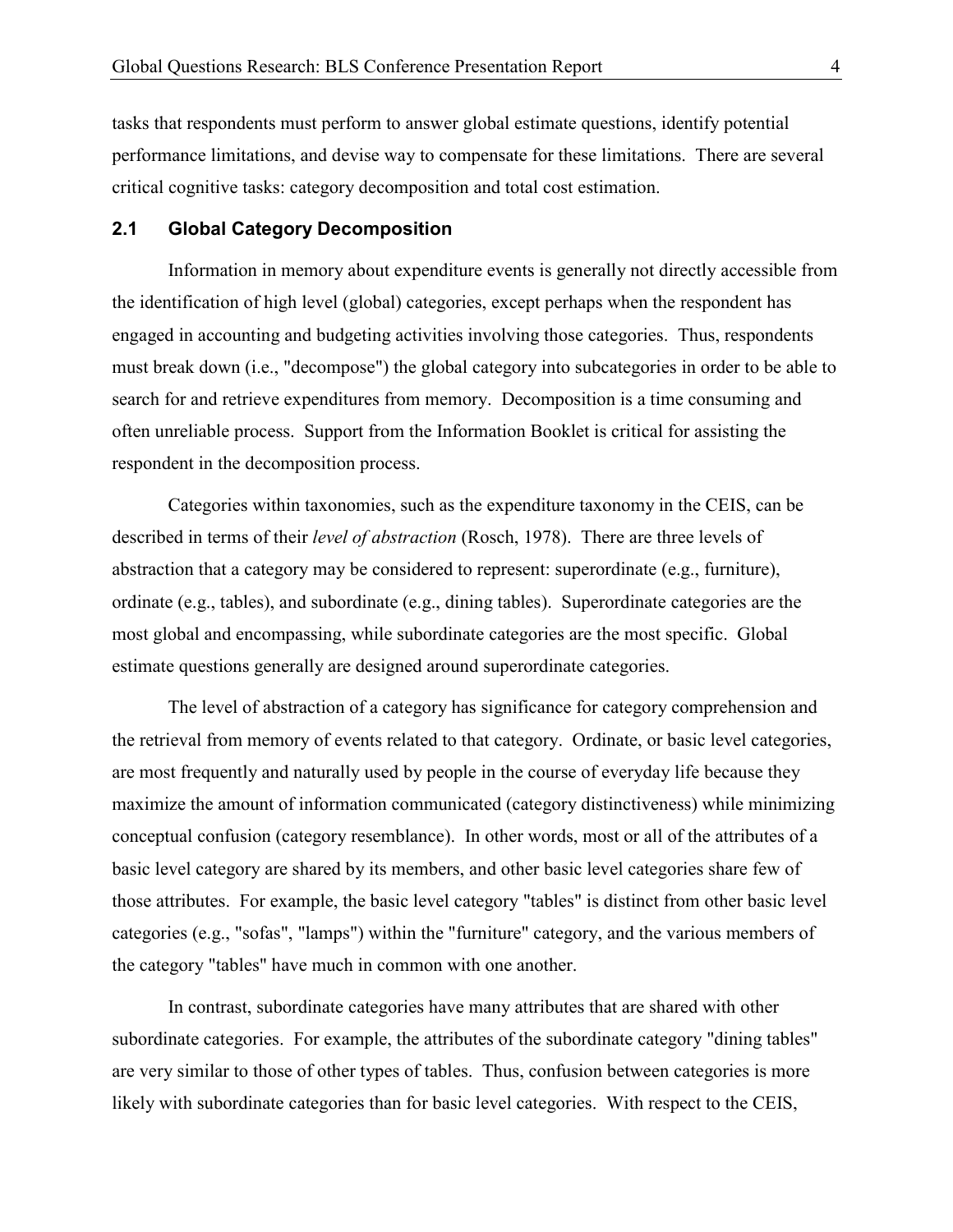respondents may have difficulty knowing when to report their expenditures in response to subordinate level expenditure questions (e.g., portable dishwashers, built-in dishwashers). They may report some expenditures at inappropriate times and may spend time making decisions or asking the interviewer for clarification.

Superordinate level categories cannot be characterized as easily as basic level categories because their members have fewer features in common. For example, there are very few terms that characterize all the members of the superordinate category "furniture". In the context of the CEIS, or any other task where events must be recalled in response to category labels, this lack of category resemblance suggests that superordinate categories are poor recall cues. When respondents are asked to retrieve a single event, they take substantially longer to do so for a superordinate event category than a basic event category (Felcher & Calder, 1992; Reiser, Black, & Abelson, 1985). When asked to enumerate from memory all instances of a superordinate category, respondents frequently "decompose" the category into basic level subcategories in order to retrieve the episodes. Decomposition is a time consuming and often unreliable process, and survey respondents generally cannot be expected to engage in complete or detailed decomposition (Felcher & Calder, 1991).

It is important to note that although respondents would not be asked explicitly to enumerate their expenditures when they are asked to make a global category estimate, decomposition of the superordinate category is generally necessary. Respondents must identify basic level subcategories and then recall expenditure events associated with those subcategories. In order to use superordinate categories (e.g., furniture, appliances, clothing) in global estimate questions, the superordinate category must contain a limited number of basic level category members and must be a well-formed category in order for it to be reliably decomposed by respondents. However, support for global category decomposition can also be provided to respondents in the form of items lists in the Information Booklet.

#### 2.2 Total Cost Estimation

In global estimate questions, respondents must provide an estimate of the total cost of their expenditures for each global category. In some cases, they may be able to provide summary amounts of their expenses directly from memory, but more often than not, they must recall individual expenditures in a global category and sum their costs. This addition process is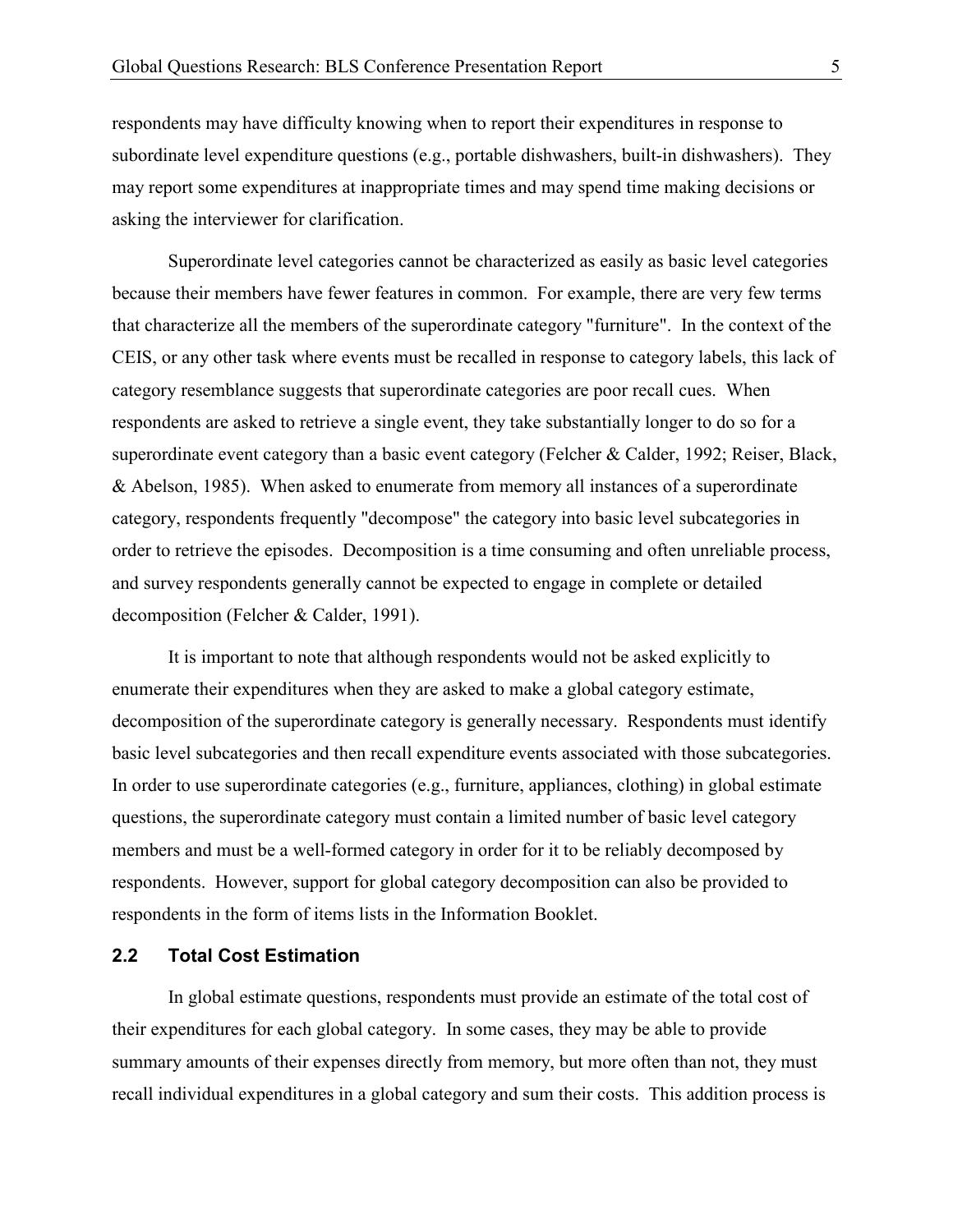slow and difficult for respondents. Placing responsibility for the addition of enumerated expenditures in the hands of survey field representatives (FRs) is critical to the design of global questions that are not unduly burdensome to respondents, and for reducing addition errors.

 Much like the estimation of the frequency of certain behaviors (e.g., Blair & Burton, 1987), the estimation of the total amount of money expended across multiple expenditure events may involve one of several different response strategies. Respondents may enumerate the various expenditures they have made and add these expenditures together to arrive at a total amount. Such estimates are likely to be best when the expenditures are infrequent so that the addition of the expenditure amounts is not overwhelming to respondents. Alternatively, respondents may make inferences or judgments concerning the rate and usual amount of the expenditures. The frequency of the expenditure is then multiplied by the usual amount. Such inferences are likely to be most valid and reliable when the expenditures event occur at regular intervals and at a cost that is consistent across time. Finally, respondents may be able to directly retrieve the amount expended over multiple expenditures. This may be possible when all the items were purchased in a single shopping trip, or when the respondent has engaged in accounting or budgeting activities using expense categories that mirror the global questions. For example, a respondent may keep track of the amount spent on clothing each month, or set a monthly budget limit for themselves for a given activity such as gardening. Respondents may also retrieve total expenditures for certain types of items such as regular billing payments. For such items, a total annual or semi-annual amount owed is provided to the respondent by the establishment receiving the payment.

#### 3. DEVELOPMENTAL RESEARCH METHODS

Based on the cognitive analysis of the respondent's task discussed above, global estimate questions should be designed so that employ familiar and meaningful categories for respondents so that items within the category can be identified readily. Some attempt may be made to employ categories that are likely also to be used in budgeting and accounting activities, or where the expenses for the different items in the category are likely to occur in the same shopping trip. Support for category comprehension and expenditure recall should be provided through items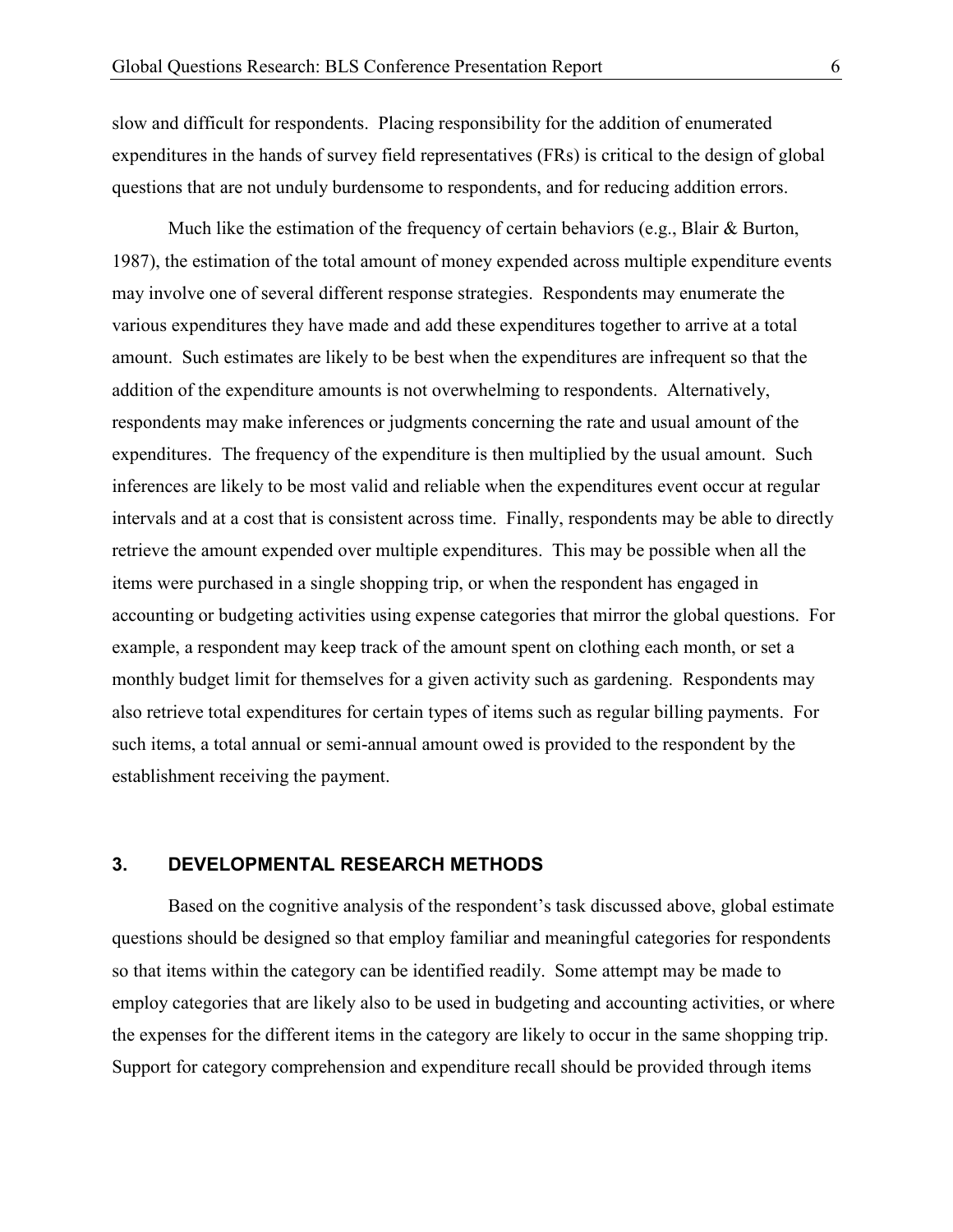lists in the Information Booklet. Providing FR assistance for summing of recalled expenses will relieve respondent burden and has the potential to reduce error.

A three phase cognitive interview research approach was employed to inform the design of the global methods, questions, and respondent aids. In addition to these cognitive interview methods, several other exploratory investigative techniques were used. The methodologies used in developing the global questions are described next.

#### 3.1 Card Sorting

A preliminary cognitive interview method for identifying expense categories and category labels is to have research participants organize expense items into categories. This task was administered to several groups of about 8 to 12 research subjects in developing global categories for different domains of the CEIS. In the task, subjects are provided with cards containing the names of individual expenditure items (largely taken from the CEIS questionnaire and Information Booklet). Subjects are asked to sort the cards freely into as many categories as necessary, and to write a label for each category they form. After completing this first round of sorting, participants who create very large categories of items are asked to break these groups into subcategories. This is useful for examining the full categorical structure of the items, and because the respondent may have created an unreasonably large category that is ill-defined. Similarly, participants who create relatively small categories of items are asked to combine these categories to form broader groupings. A cluster analysis can be used to derive a categorical structure for the expenditures (Brewer, Dull, & Jobe, 1989).

The card sorting task provide information on whether the categories are sufficiently wellformed for use as global, superordinate categories. They also provide information to suggest whether a categorical structure different than is currently employed for the CEIS is warranted. Though this method does not necessarily reveal the way that expenditure events are organized in memory, it does tend to reveal a semantic structure that is based on the functions (i.e., uses) of the products and services. To the extent that, items of a similar function will be purchased together, purchased in association with the same types of events, or located in the same room of a house, retrieval searches for these items within a category may be made more efficient.

 Another version of the card sorting task that was used in the development of the global questions was to provided subjects with cards containing CEIS section labels along with cards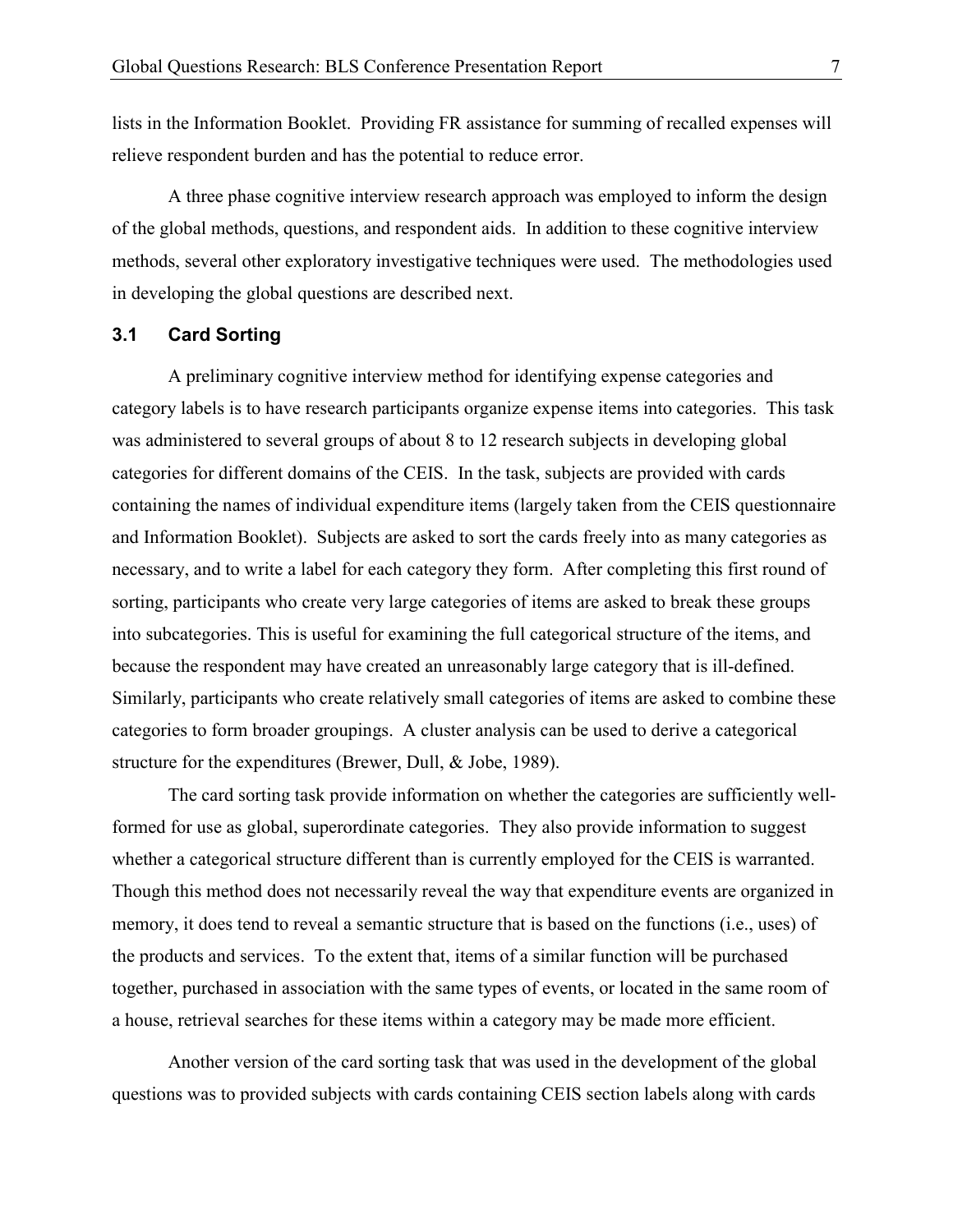containing individual expenditure items. Subjects are asked to sort the items into the categories provided. This method, unlike the free-sorting task described above provide an idea of how the current organization of the CEIS deviates from the way that respondents naturally conceive of these categories. It provides a means for identifying useful, albeit less dramatic, restructuring of CEIS expenditure items without altering the general categories that are used.

#### 3.2 Category Decomposition & Attribute Listing

Once preliminary categories are designed based on information from the card sorting method, an effective method for testing the comprehension of the categories is to ask research participants to decompose them by listing items they believe belong in the categories. This task was administered with several groups of about 8 to 12 research subjects in developing global categories for different domains of the CEIS. By examining the items that are listed and the ease by which respondents can identify these items, the method provides valuable information on whether category labels are understood as intended, whether the categories are well-formed and meaningful, and what items require emphasis in Information Booklet cue lists. The method has also led to the identification of many items to be listed in the Information Booklet.

 Research participants in the decomposition tasks conducted in the present research were also asked to list as many attributes (e.g., physical characteristics, product uses) as possible for each proposed global category as well as subcategories. By examining the number of attributes listed, the level of abstraction of the categories can be ascertained. Relatively few attributes are generated for superordinate categories, while an equal number are generated for basic level and subordinate level categories (e.g., Rosch, Mervis, Gray, Johnson, & Boyes-Braem, 1976). In addition, this method provides some valuable ideas for terms to be used in the global category labels.

#### 3.3 Global Estimate Reporting

Once global categories have been refined using the decomposition task, Information Booklet materials need to be created so the global questions can be tested. The third research phase involves a "dry run" through the global questions with concurrent and retrospective thinkaloud cognitive interviewing methods. Research participants are asked to think aloud about, or report on, the memory search strategies they use to recall expenditures, and identify how they arrive at the total or subtotal cost estimates when they are offered (e.g., multiple items purchased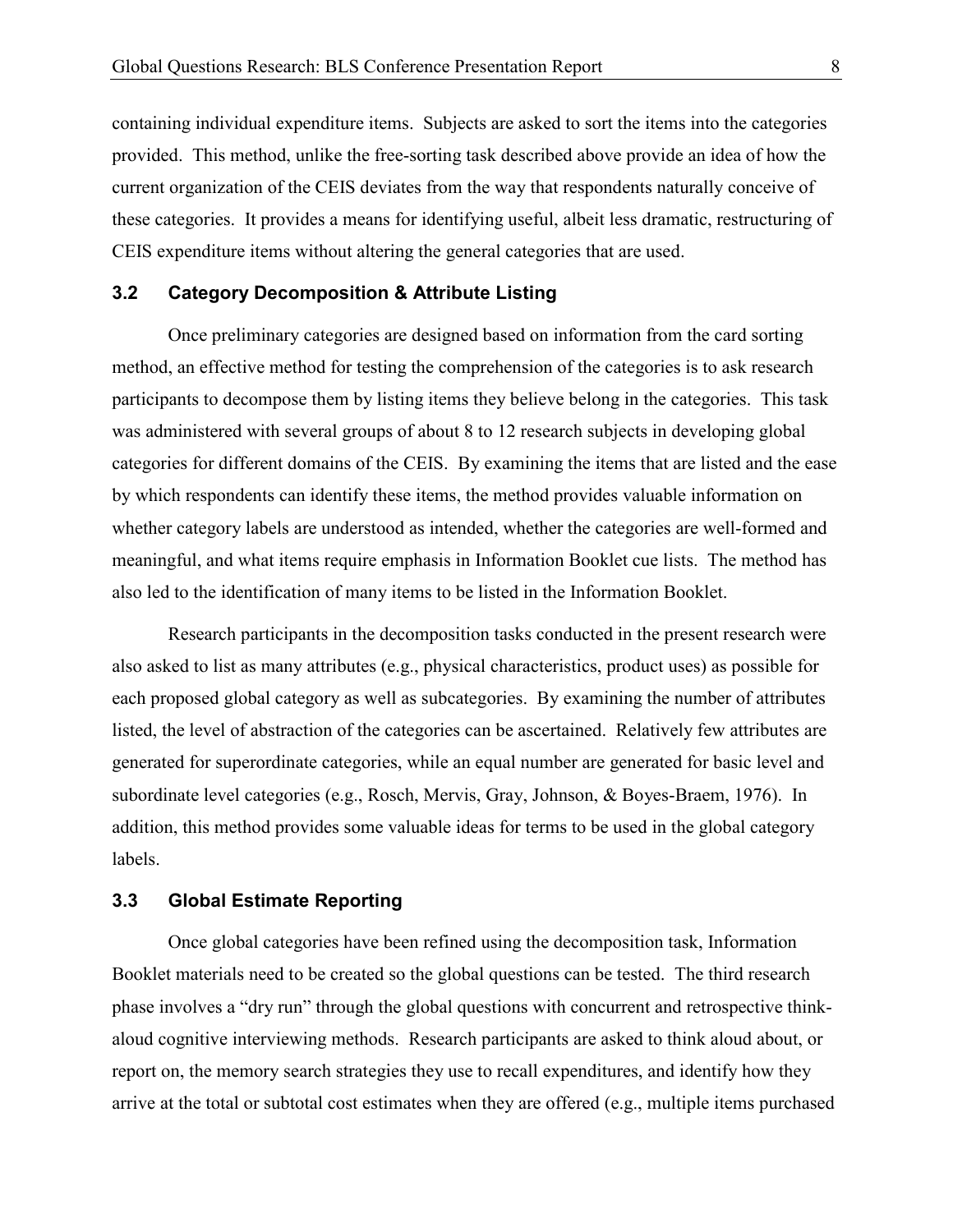on a shopping trip). An additional goal of the method is to get input on the global categories and the item lists in the Information Booklet, including whether the inclusion of items in each global category makes sense and whether there are additional items to include in the lists for a category. This task has been administered with several groups of about 8 to 12 research subjects in developing global categories for different domains of the CEIS.

One variant of this method that has been employed in the present research has been to ask participants to estimate the total amount of their expenditures for each global category prior to asking for an estimates based on support from the Information Booklet. Other participants were shown the Information Booklet and asked to make a quick estimate of the total amount "off the top of their head" before providing a more considered estimate. Because a more thorough estimate is requested eventually, the procedures described above may still be used. The former version, provides rich memory search strategy information since respondents are asked to provide estimates without the aid of the Information Booklet. It also provides information about respondent decomposition of the categories in the context of providing expenditure estimates (as opposed to explicit instructions to decompose the categories). Both of these methods permit some consideration of whether or not respondents readily have total estimates for their global category expenditures or can provide general impression estimates that are reasonably accurate. The findings of the present research are that such quick estimates are not typically easy for respondents to produce.

#### 3.4 Additional Investigative Techniques

To supplement the information collected in cognitive interviews, several other exploratory investigative techniques were used. This has included

- examination of the current CEIS questionnaire and Information Booklet,
- economic research into expenditures reported in the CEIS and CE Diary Survey,
- investigation of products and services identified in the Consumer Price Index survey,
- investigation of product and service categories and items on commercial Web sites and in commercial retail centers, and
- brainstorming by individuals involved in the research.

Obtaining feedback on the global questions from actual interviewers is also desirable. In 1995, the BLS conducted mock interviews with FRs using the global questions developed for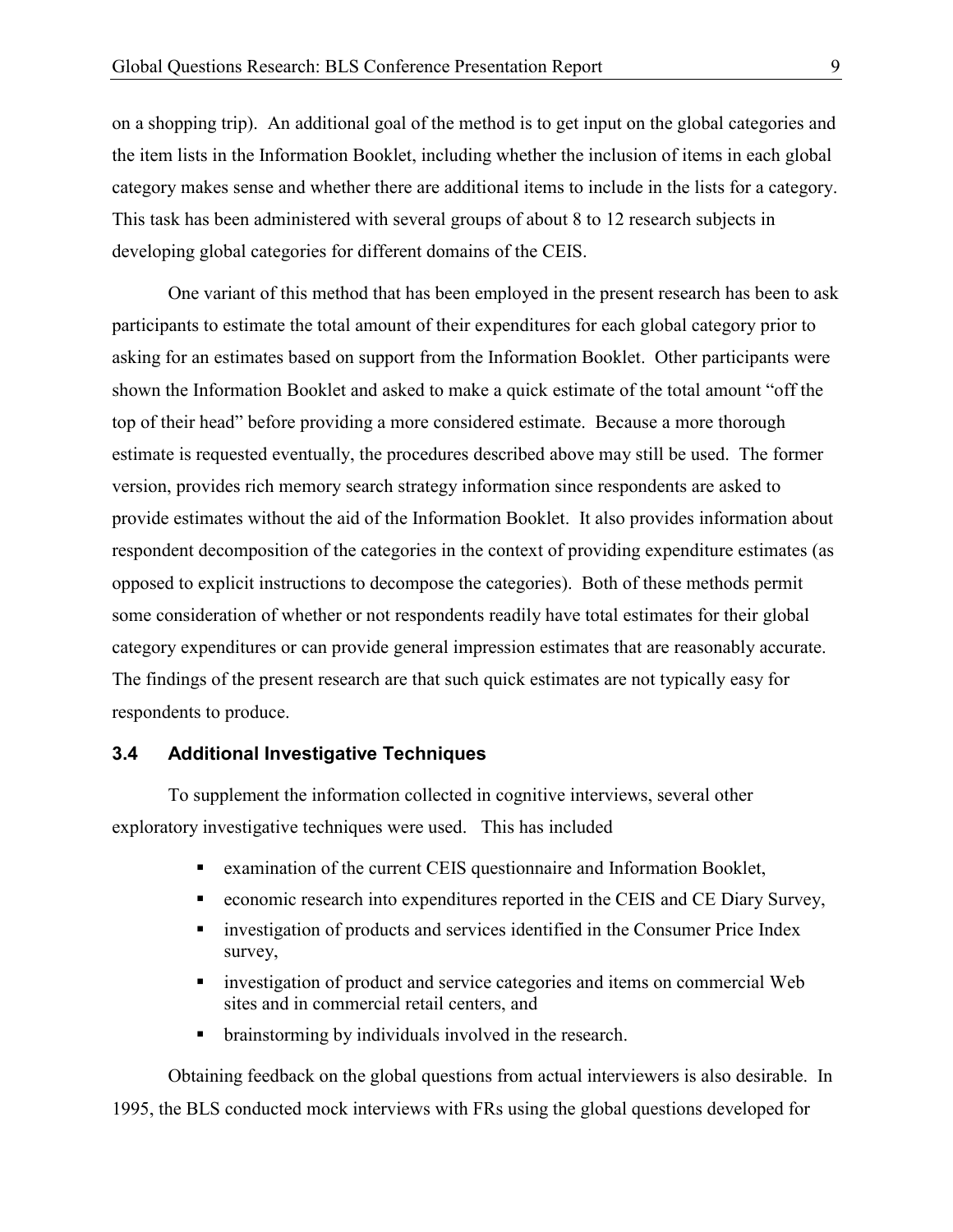Sections 6, 8 and 9 of the CEIS. Feedback was obtained from the FRs on the global questions, forms, and methodology. Some minor adjustments were made to the global question materials, but overall FR reactions were very favorable.

#### 4. DESIGN OF THE GLOBAL QUESTIONS

The design of global estimate questions for the CEIS involved developing global categories, the questions and instructions, procedures to support the summation of expenditure costs, an questionnaire form, and an ordering for the global questions. The principals by which these materials and procedures were developed are discussed below. The development of the Information Booklet cues is discussed in Section 5.

#### 4.1 Global Categories

In most cases, the category labels developed for the global categories have proven to be sufficiently informative for respondents to reliably understand the intended set of products. While these categories have required some work to develop, the creation of global categories has been feasible (see the Appendix for a listing of the global categories for Sections 6, 8, 9, and 12). Nevertheless, we believe that Information Booklet cues are necessary to support comprehension and decomposition.

The construction of the global categories was driven by the general principle that for both the purposes of comprehension as well as recall, it is best to categorize items according to their function or use and their location in the home. Minimal consideration was given to similarities in the physical form of the items (e.g., all appliances). The results of cognitive interview studies conducted as part of the present research have strongly supported this approach, as have previous cognitive interview studies (Lessler, 1989). This approach is also supported by general findings in cognitive research literature demonstrating autobiographical memories are organized according to the activities in which a person engages (Barsalou, 1988; Conway & Berkerian, 1987; Reiser, Black, & Abelson, 1985; Robinson, 1976).

Recall strategies reported by respondents in the present research have consistently shown that respondents retrieve their expenditures in the context of reasons for these purchases. This includes household activities (e.g., a child's participation in soccer), events associated with the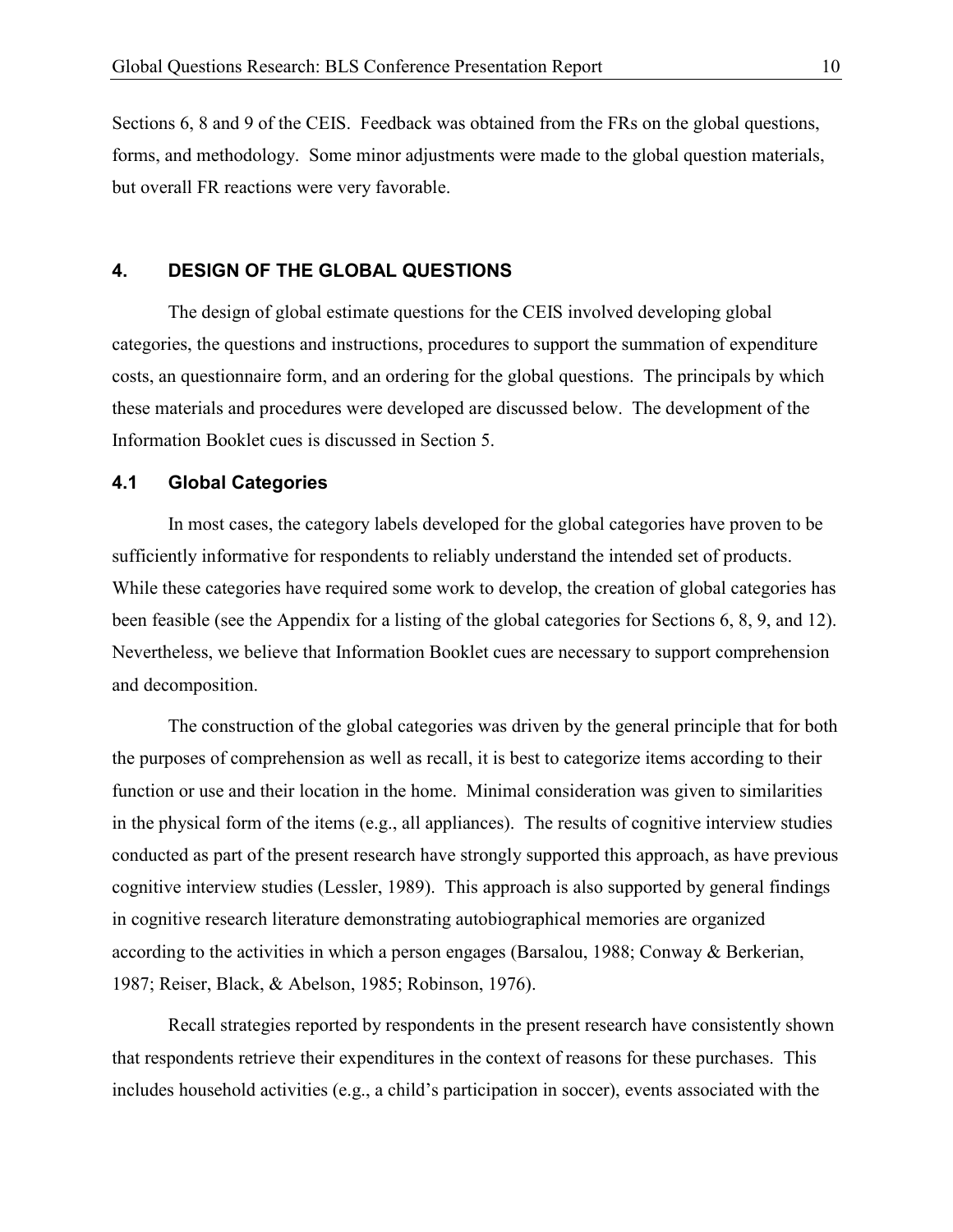purchases (e.g., a Christmas gift), and needs for the purchases (e.g., a TV was no longer functioning).

Another effective recall strategy is to recall shopping trips (again, an activity). While it is not always the case that items related by function or use are purchased on the same shopping trip, most retail centers offer products and services that are related in function. Thus, a respondent may buy multiple items at a store, but in many cases they will be related according to their use. Thus, items that are purchased together frequently come from the same global category when the categories are organized according to their function or use. In some cases, the respondent may remember the total price they paid at the check-out counter, making the reporting of these purchases extremely efficient.

Recall is also sometimes based on locations within the home. This occurs because some locations (e.g., kitchen) are closely associated with certain activities, and products are stored and used these locations. Alternatively, visualizing a room and the items located within the room is sometime useful for identifying newly purchased items.

 An important consideration in developing the categories has been to ensure that the frequency of expenditures does not preclude accurate total cost estimation. In particular, it is likely that respondents' ability to make accurate total cost estimates, or enumerate their expenses for a broad category, will be affected by the number of expenditures made by their CU. To an extent, the global categories have been devised with consideration to information gathered on the frequency of expenditures for the categories, and on observations of the ability of respondents to report their expenses for global categories. Of course, combining and separating categories of items on this basis must be done to create new categories that are meaningful and natural for respondents.

 There have been a number of difficult decisions made in the course of developing the global categories. For example, one important issue has been how to categories clothing (e.g., shirts, pants, and dresses), shoes, hosiery, clothing accessories (e.g., belts, ties, hats, gloves, scarves), and personal accessories (e.g., purses, sunglasses, watches, jewelry, and umbrellas). Men and women think of these items in different ways. Men tend to treat ties and belts as clothing, but many women consider "accessorizing" a distinct activity. Most men consider socks to be clothing, but many women also consider hosiery to be an accessory. In department stores,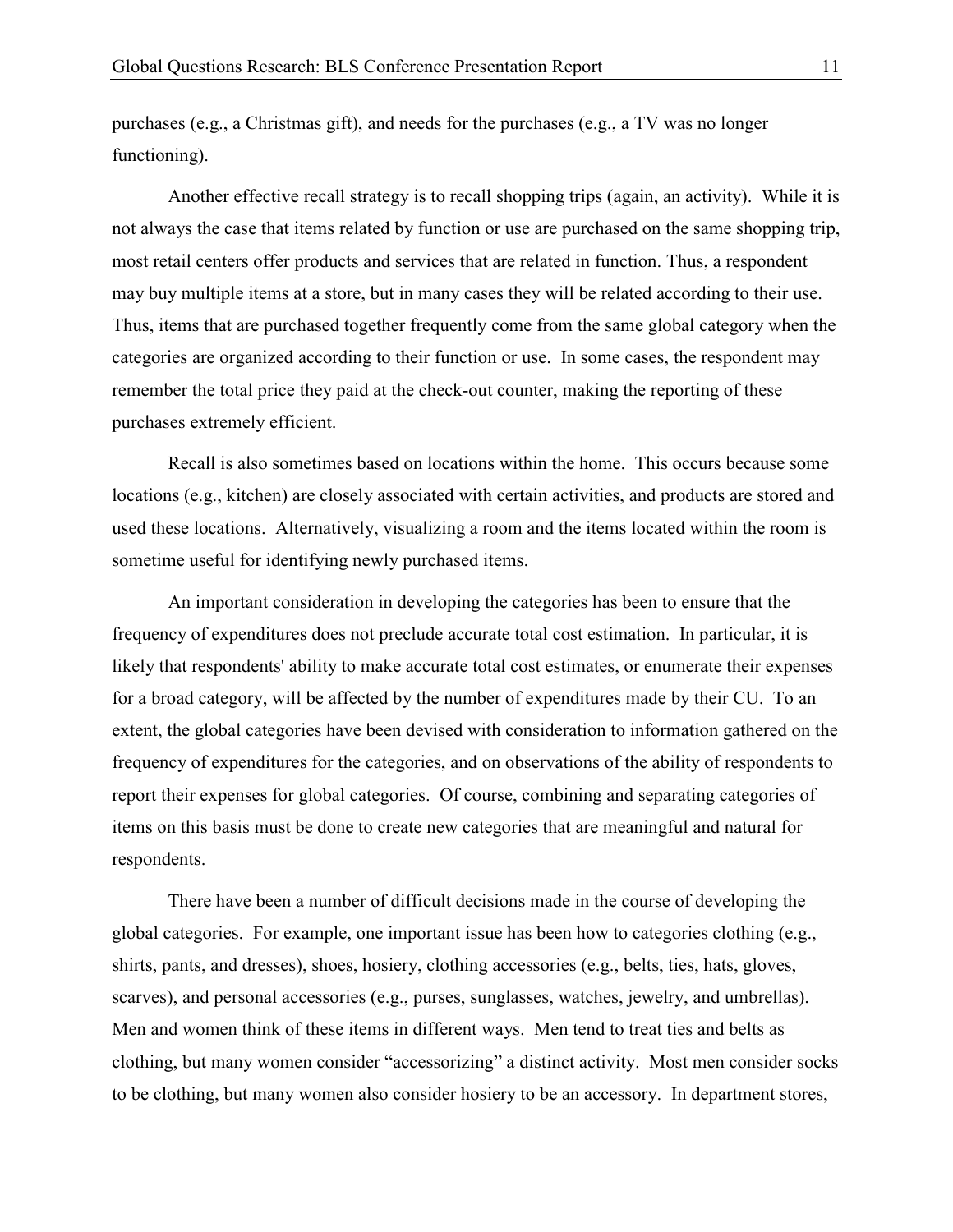women's clothing accessories and hosiery are located nearby the personal accessories. Since regular clothing purchases are made very frequently, it may be inadvisable to include all of these items in the same global category even though they are related. The question becomes how to divide them up meaningfully. Asking about men's clothing and women's clothing separately seems sensible, but it does create a lot of redundancy in the Information Booklet cue lists.

Another significant example relates to the overlap between furniture and equipment purchased for use in and around the home and for use with vehicles. For example, furniture and appliances are purchased for use with many boats and recreational vehicles. There are numerous similar issues. Should pet barriers for automobiles be included with vehicle accessories or with pet equipment? Should car stereos be included with household audio equipment or with vehicle electronic equipment or with vehicle accessories? Are driving gloves a clothing expense or a vehicle expense? Are bike racks a sports equipment expense or a vehicle expense? Cognitive interviews suggest that in many cases household and vehicle items in many cases can be combined in a way that research participants find quite natural, but that it is also quite natural for people to think of their homes and vehicles as a separate domains of activity. Practical considerations also play into the decisions that are made: if overlapping vehicle accessories are combined with household items, then it becomes difficult to devise meaningful categories for non-overlapping vehicle accessories that do not also include the overlapping items.

#### 4.2 Question Form and Instructions

The global questions were designed to ask whether expenditures were made in a category since the beginning of the reference period, and then to ask for the total amount that was spent. Figure 1 shows a mock up of several proposed CEIS global questions.

General instructions for the global questions are given in advance of the start of the questions, and are repeated after every twelve questions (this is not a strict commitment). Respondents are instructed to report both purchases and rentals for the CU or as gifts, including sales tax and delivery and installation charges. The delivery and installation charges instruction is also included in the Information Booklet section for appropriate categories. The reference period is repeated for the respondents in every fourth question starting with the first question. Instructions for excluding business expenses from computer equipment and office equipment are integrated into the questions for these categories.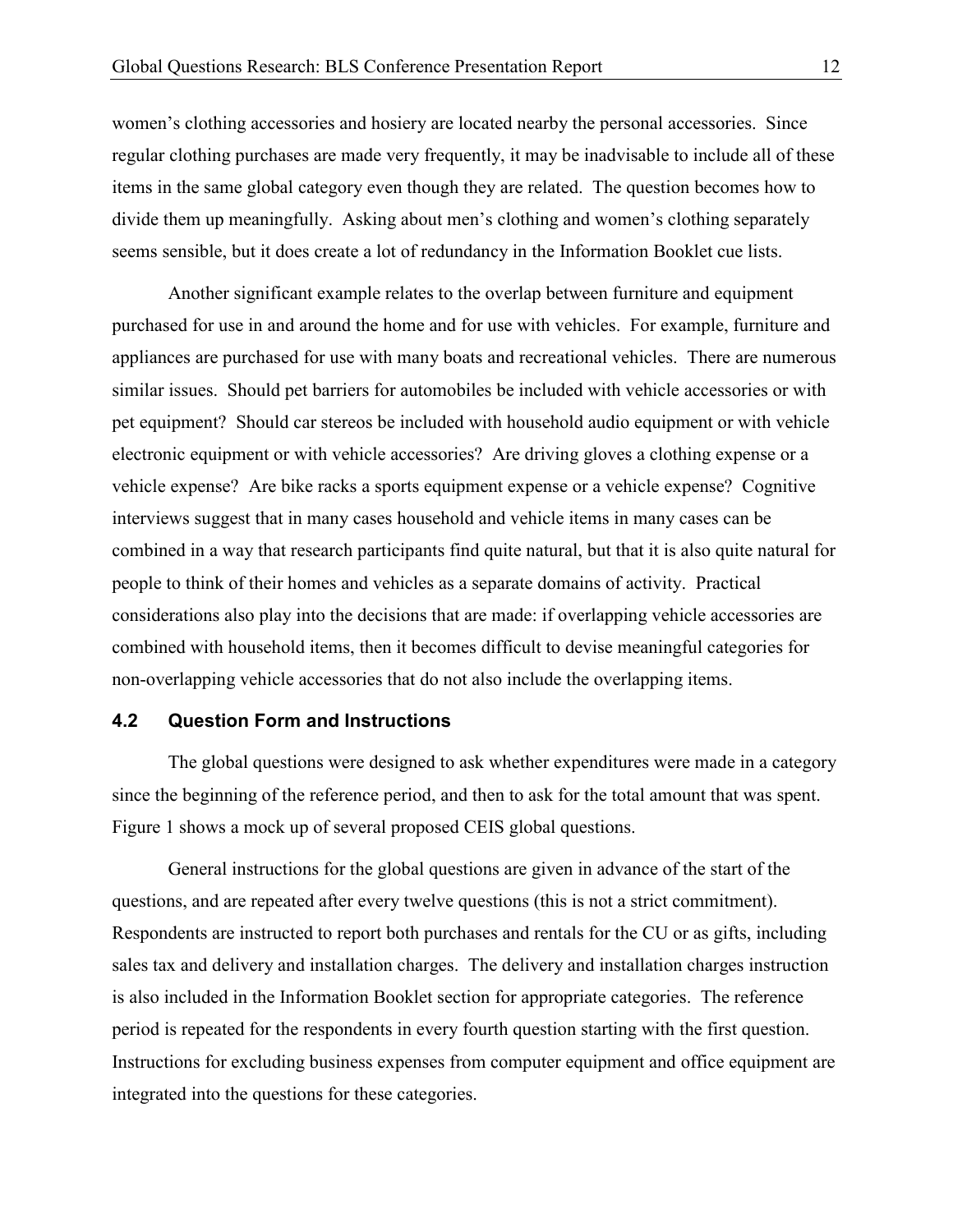The present research has shown that only under very select circumstances were subjects able to provide total expense estimates for the global categories. This is possible when, for example, a person has a budgeted amount that they spend or when a person has purchased a number of items together. In general, however, subjects enumerate their expenditures and add these expenses to reach a total. Total cost estimates based on the addition of individual item costs were clearly susceptible to respondent calculation errors. Previous research by Lessler (1989) using current CEIS questions indicated that respondents sometimes become confused about whether they had already reported an expenditure.

For these reason, the global questions were design to place responsibility for summing the enumerated expenses on the FRs. An open vertical workspace is provided for FRs to make notes on the enumerated expenses for each global category. The particulars of how to use of the workspace are left up to the individual FRs. It may be useful to investigate further how FRs best make use of the workspace to take notes on enumerated expenses. Such information might be useful for creating training materials.

Figure 1. Mockup of a several proposed CEIS global questions.

| 1a.           | Information booklet page xx<br>Since the 1st of (month, 3 months ago), excluding (this<br>month), has your CU had expenses for clothing or<br>shoes? | $1 \square$ Yes<br>$2\Box$ No - go to 2a | <b>WORKSPACE</b> |
|---------------|------------------------------------------------------------------------------------------------------------------------------------------------------|------------------------------------------|------------------|
| $\mathbf b$ . | What was the total amount spent?                                                                                                                     | .00                                      |                  |
| 2a.           | Information booklet page xx<br>Has your CU had expenses for jewelry or other<br>personal accessories?                                                | 1∟ Yes<br>$2\Box$ No - go to 3a          |                  |
| b.            | What was the total amount spent?                                                                                                                     | .00                                      |                  |

#### 4.3 Question Order

An important task in developing the global questions has been to devise an order for the presentation of the global categories in the interview. The most important factor dictating the order was the conceptual flow of the categories. The order of the categories was largely determined from evidence about the conceptual similarity of the categories gathered in the card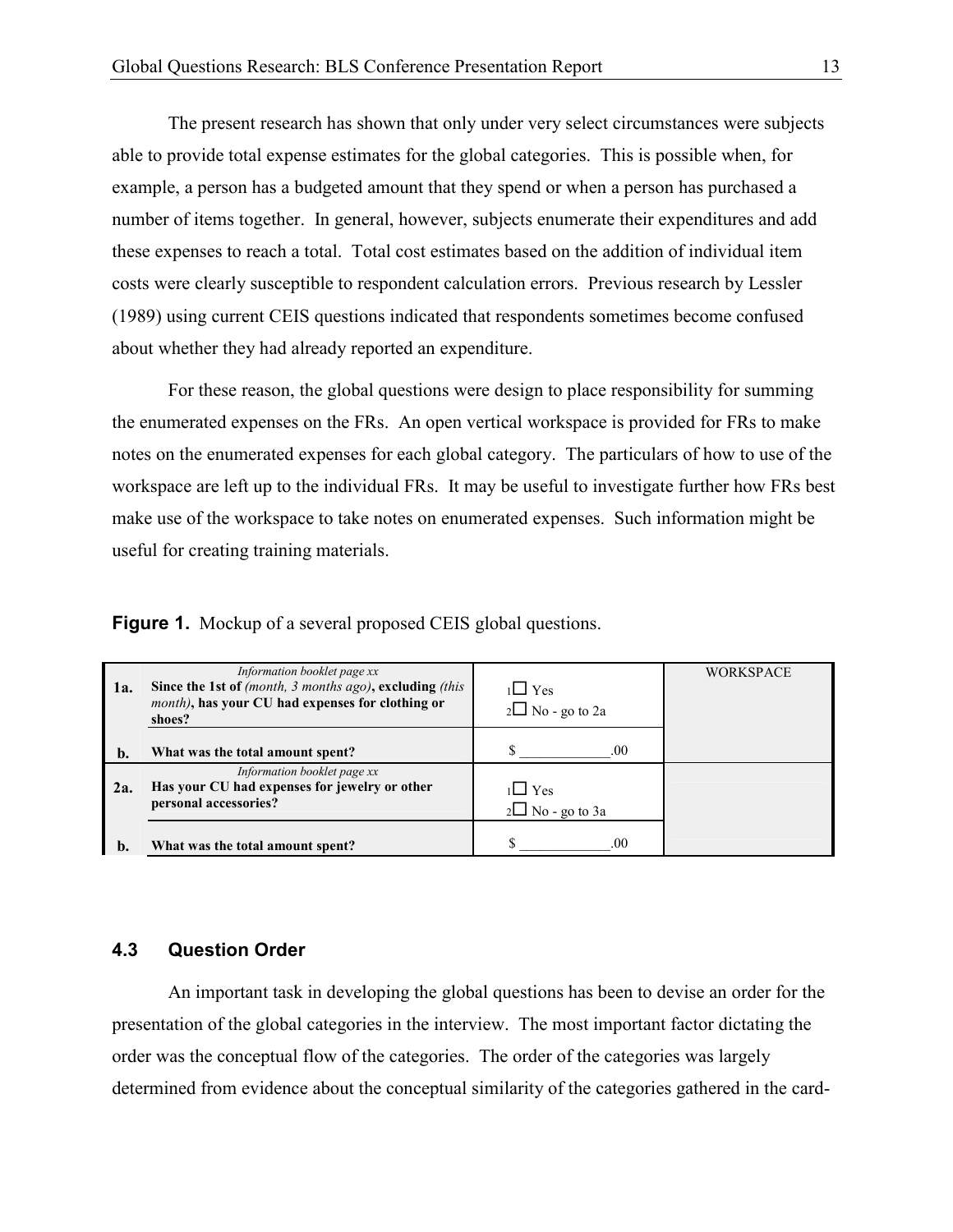sorting methodology. A cluster analysis of this data provided provides evidence of several general dimensions for the global categories for CEIS Sections 6, 8, and 9. These general groupings include leisure/recreation items, household furniture and equipment, and clothing and personal items.

The ordering work also considered similarities in the nature of the search strategies subjects employ to recall expenditures for different categories (e.g., recalling expenditures by shopping trips, by recalling rooms, by recalling activities, etc.). In addition, efforts were made to avoid reporting problems associated with category overlap in which items are reported prematurely for an unintended category. Finally, some consideration was given to lower income households by asking about common items such as clothing at the beginning of the interview.

#### 5. DESIGN OF THE GLOBALS INFORMATION BOOKLET

A major focus of the present research has been to develop Information Booklet cues to support global question answering. The design of the booklet takes on special importance with the global questions because they involve much broader categories than current CEIS questions. The Information Booklet cues are critical to respondent comprehension and decomposition of the global categories. Moreover, global question cue lists are likely to be lengthier than the typical CEIS question cue list. Reviewing these lists may be time-consuming, and the likelihood of respondents missing items increases with the length of the list. To address these concerns, the present research examined how respondents use for Information Booklet and how the booklet design can be improved for use with the global questions.

One of the primary issues addressed in the design of the Information Booklet concerned the general strategy for cueing respondents with lists of expense items. For example, this involves decisions about whether to provide a limited example items or relatively complete lists of items. It is also critical to format the Information Booklet in a way that permits respondents to review the items lists efficiently. The general design recommendations presented here are intended specifically for an Information Booklet used with global questions. It is likely that many of the same principles apply for Information Booklet materials used with other CEIS questions, but that has not been fully examined.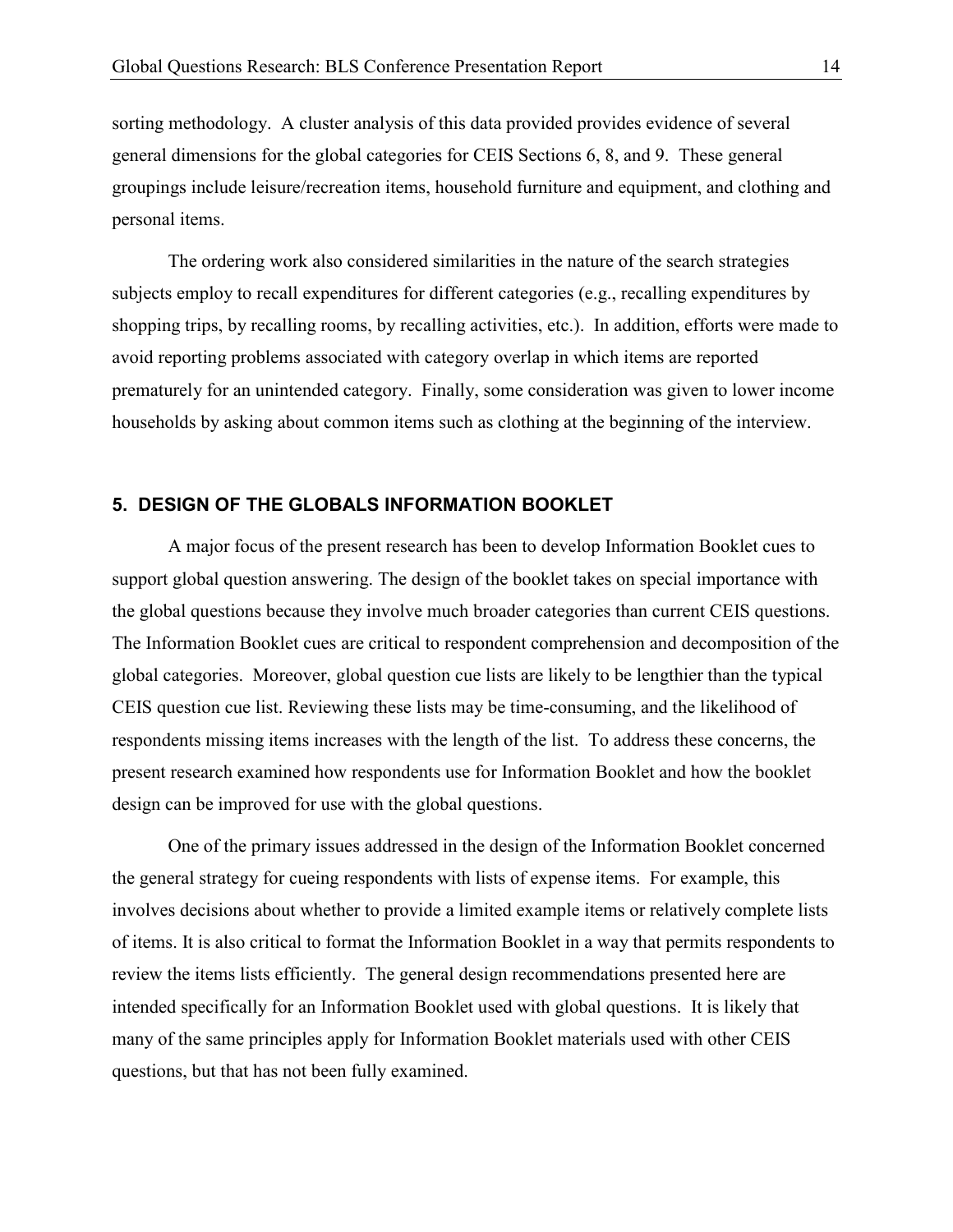#### 5.1 Expense Item Lists

The current CEIS Information Booklet contains relatively incomplete lists of expenditure items that are provided as examples for the categories. Full comprehension of the global categories may be difficult to achieve when subjects are provided with only a limited set of cues. In addition, the existence of a memory phenomena referred "part-set cueing" effect  $(e.g.,\)$ Nickerson, 1984; Roediger & Neely, 1982) suggests that providing partial cues lists of exemplars may not be an optimal approach for reminding respondents of their expenses. When people are offered a partial list of items that they are asked to remember, they do no better in remembering the remaining items than those who were provided no cues, and typically do worse. A strategy of listing key examples in the Information Booklet may therefore reduce, or inhibit, the ability of respondents to recall other expenditures that are unlisted. The research suggests instead that Information Booklet should contain relatively complete lists of items for each global category.

The Information Booklet cues lists for the global questions were designed to include the exemplars for each category and numerous less typical items. These cues were drawn from a variety of sources including the current CEIS Information Booklet, economic research into expenditures reported in the CEIS and CE Diary Survey, the investigation of commercial retail Web sites and stores, items listed by respondents during the "decomposition" task research, expenditures reported by subjects in cognitive interviews, subcategories generated by subjects in the product categorization and category decomposition task studies, and brainstorming by individuals involved in the research.

Complete lists are, however, an a near impossibility. For example, new products and services are constantly emerging. But, even more importantly, the miscellaneous parts, supplies, and accessories for many expense items are too numerous to list. Yet, one of the clear and repeated findings in cognitive interviews is that some research participants tend to take the Information Booklet lists to be literal and complete lists of the to-be-reported items. Others simply don't make the effort to "think beyond" the literal lists. It is therefore recommended that respondents be encouraged to treat the item lists as suggestive of the types of items to be reported, and include closely related items. This encouragement also benefits the interview because respondents occasionally miss an expense item on the lists. When encouraged to think of unlisted items, respondents will sometimes ask for help in located a missed item on the lists,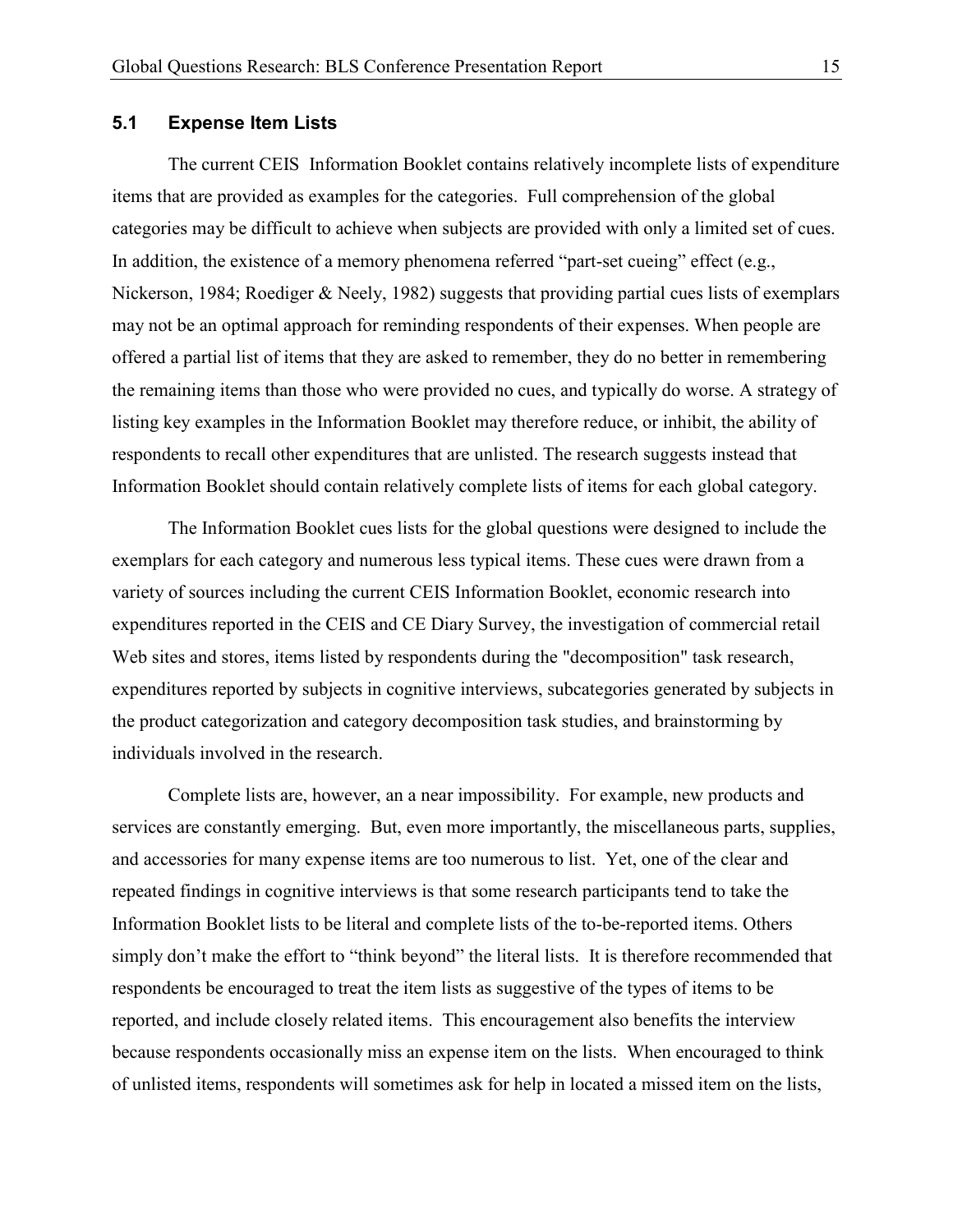or identify their expenses for the listed item in advance of finding it on the lists. This additional advantage was observed in the cognitive interviews.

Instructions to "think beyond" the lists need to be tempered, however. The lists developed in the present research are relatively complete, and strong instructions can lead respondents to go beyond the boundaries of the category in recalling their expenditures. This was a common finding in cognitive interviews in which participants were asked to identify additional items that might be included on the lists for each category. However, respondents may often ask if they should include an expense for an item that is not listed, and should be encouraged by the FRs to do so. FRs should be trained to inform the respondent that an expense should be reported in a subsequent category.

Several adaptations to the Information Booklet and the instructions provided to respondents at the beginning of the globals can assist in encouraging respondents to consider closely related but unlisted items in the category. Several recommended changes are as follows:

References to the lists. The current CEIS Information Booklet presents each expenditure category followed by the words "such as" and a list of items. Cognitive interview respondents report not really hearing, seeing or paying attention to the words "such as." It is recommended that the text "such as" be replaced with the word "Examples" in a large font. In addition, FRs should be encouraged to commonly refer to the lists as "examples."

Instructions on using the booklet. A brief statement has been added to the instructions at the beginning of the global questions to encourage respondent to consider the lists to be examples. Currently, FRs are instructed to "Hand the respondent the Information Booklet with instructions to look at the item lists as you proceed." It is recommended that this statement be modified to include the following:

"Hand the respondent the Information Booklet with instructions to look at the item lists as you proceed. Tell the respondent that the item lists provide examples and that they should also report expenses for other closely related items."

Follow-up Probe Questions. One technique that has appeared to be successful in the cognitive interviewing is to ask respondents whether they had expenses for any other closely related items not listed when they had completed a search of a list. A recommended phrasing for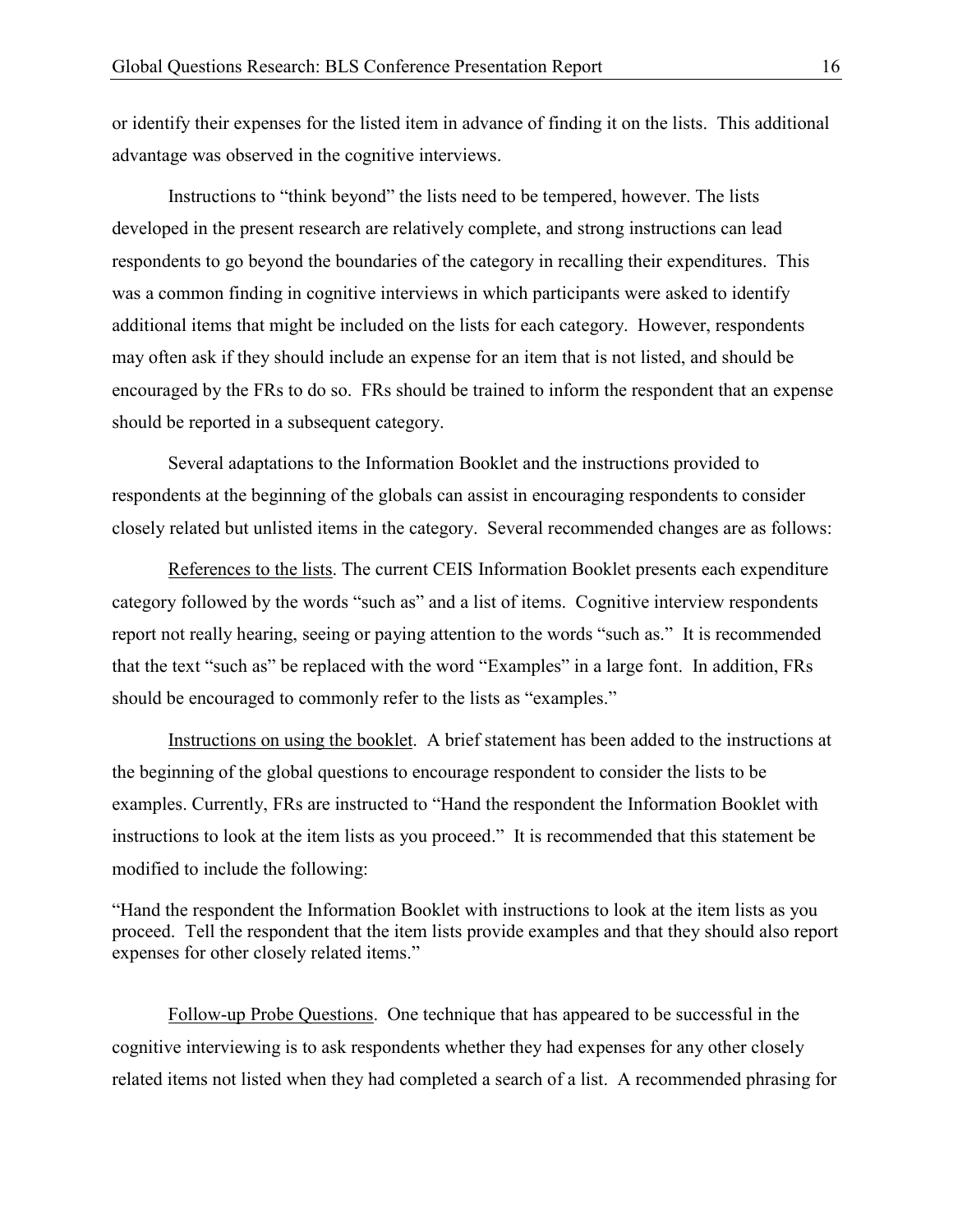the probe question is: "Were there any other expenses for items closely related to these?" This probing is primarily recommended for larger categories such as "tools and hardware supplies", "cooking, serving and dining wares", and "sports and exercise equipment and supplies." The probe can be added to the global questions for these categories. Generally, such a probe will encourage respondents to ask whether their reports are appropriate for the category.

#### 5.2 Alternative Cueing Strategies

Use of the Information Booklet encourages respondents to rely heavily on the listed items as reminders for their expenditures (as opposed to conducting self-directed memory searches.) Fortunately, the cue lists provide strong reminders for respondents. In cognitive interviews where respondents were asked to search their memory for additional expenses that they did not recall while reviewing the lists, few reports were typically elicited.

Sole reliance on the Information Booklet for cueing may be limiting, however, if the item lists are incomplete. The present research examined the idea of providing additional aids that support the use of effective self-directed memory search strategies. An attempt was made to suggest effective retrieval strategies to respondents. For example, this included reminding respondents to think of different rooms in the home when recalling furniture expenses.

The idea of providing supplemental aids suggesting effective recall strategies was examined in interviews with 9 participants. The supplemental aids (see Figure 2) were developed based on the typical recall strategies identified in cognitive interview sessions with other participants. In these earlier sessions, respondent were asked recall their expenses without the aid of the Information Booklet, and report their recall strategies for each global category. The recall aids were positioned below the item lists for a number of large categories.

Figure 2. Example of a supplement recall aid for a global question on clothing.

| THINK ABOUT: different household members<br>shopping trips $\&$ stores<br>activities such as work, school, recreation<br>special occasions and gifts purchased |
|----------------------------------------------------------------------------------------------------------------------------------------------------------------|
| weather-related purchases                                                                                                                                      |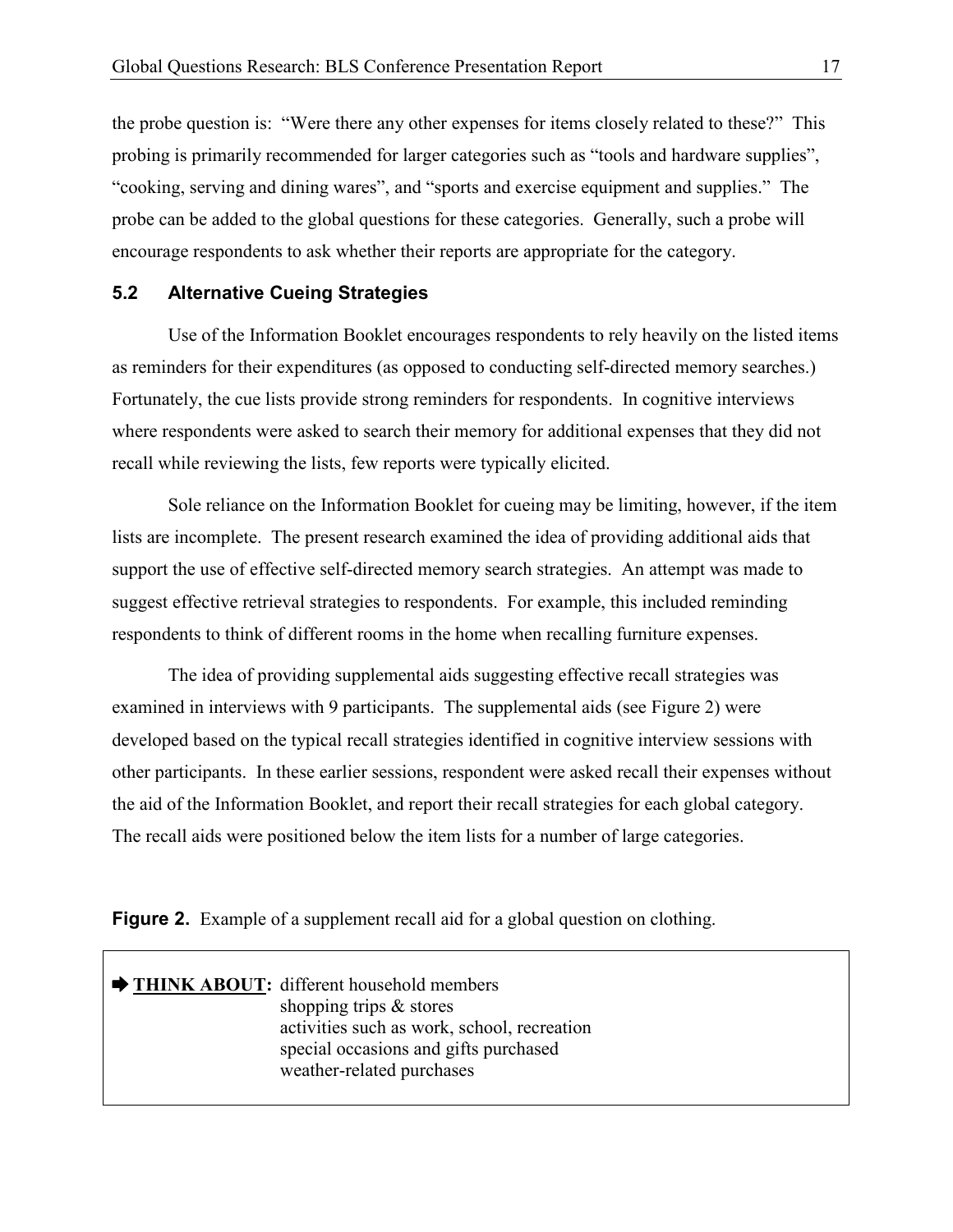Six of the nine participants indicated that they paid little attention to the supplemental aids. The other three read the aids, but indicated that they offered no additional assistance over what they had already done in. The reports of all participants indicated that recalling expenditures based on picking out items from the cue lists was by no means a passive memory process. Their comments suggest that reviewing the lists involves considering what items and subcategories of items are relevant to the respondent. Sometime this can be done automatically without much conscious thought, but in many other cases it involves actively comparing the items and their use with autobiographical information in memory concerning recent activities, needs, and shopping trips of household members. The findings suggest that there may be little value provided by these additional recall strategy aids.

#### 5.3 Design and Formatting for Efficient Review

The items list for global questions are lengthier than for most current CEIS questions. One reason is that the global questions by definition involve broad categories of expenditures. Another reason is the recommended approach of providing relatively complete lists of expenditure items. Given their length, a critical issue is how to ensure that respondents can review the lists efficiently and without missing items. The present research sought to facilitate use of the lists through their formatting. As a result of the research, a number of innovations were made to the design of Information Booklet for the global questions. The majority of these design changes were made explicitly for use with the global questions, and while they are not necessarily recommended for more general use in the CEIS, they may apply.

Font. There are simple font changes to the current CEIS Information Booklet that that may assist respondents in reviewing the item lists. For example, research has shown that words that are printed in all uppercase letters are more difficult to read than those printed in lowercase or mixed case letters (Poulton, 1967; 1968; Tinker, 1965). Upper case letters have a uniform height and, as a result, the word forms are less distinctive. Yet, most of the existing CEIS materials are constructed with category labels printed in uppercase wording. It is recommended that category and subcategory headers be bolded and placed in a slightly larger font for emphasis. Major category headers may also be boxed or shaded for additional effect.

Subcategorization. One extremely important design feature is the organization of the extensive global category cue lists into labeled subcategory groups. Unlike the current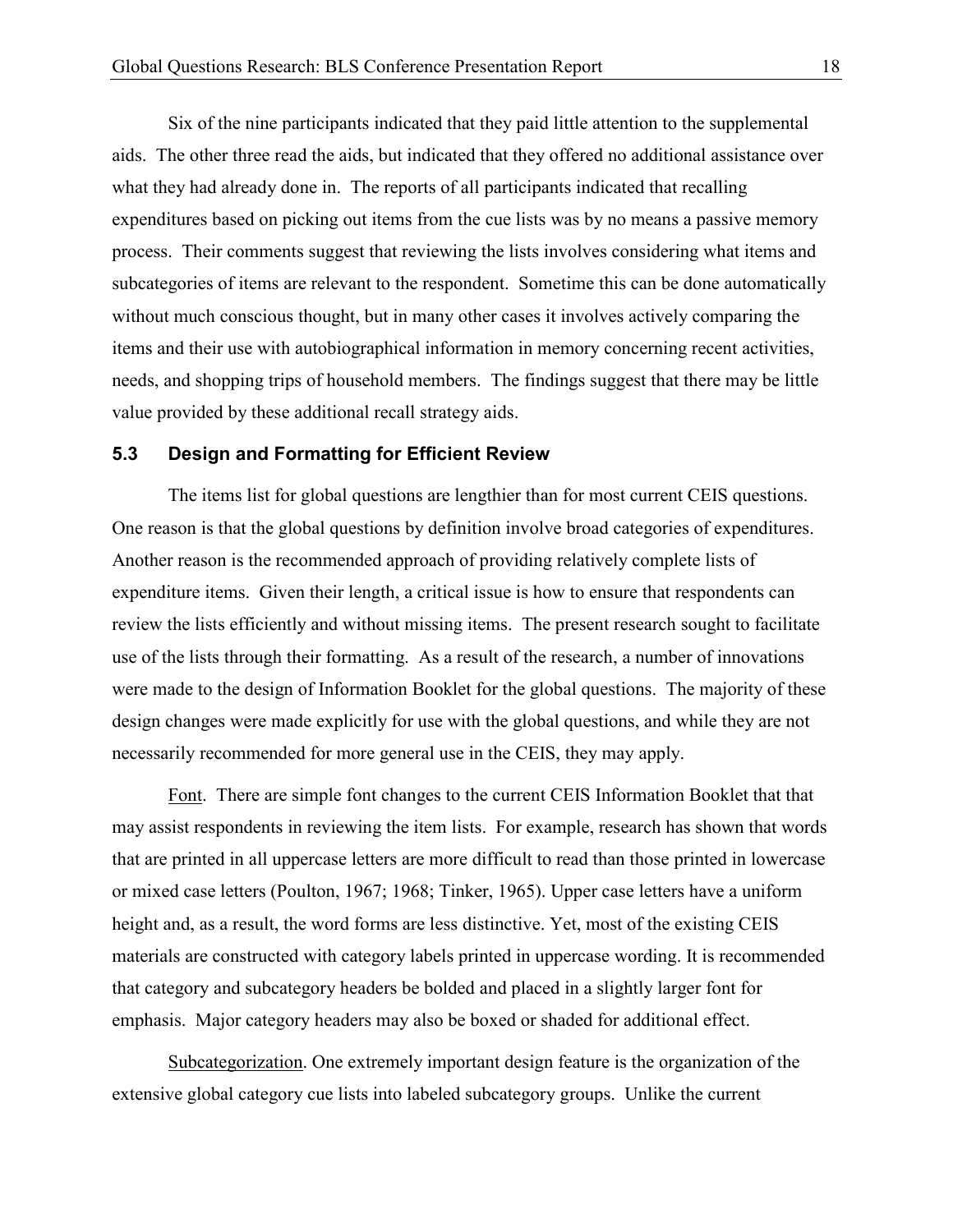Information Booklet, the approach that has been adopted for the global categories involves two levels of cues. Lists of individual expenditure items are provided under the subcategories that comprise each global category. These subcategories were designed to represent as much as possible different uses for the items or activities involving the items. For example, the global category "Safety and Security Equipment" can be subcategorized into groups such as "antitheft", personal security", and "fire safety." Thus, the subcategory structure was designed based on the premise that recall is activity-based, as supported by the present cognitive interview studies and the cognitive research literature.

 In early work on the global questions, a number of "other" subcategories were created. The current CEIS Information Booklet also contains such categories. With some effort, these miscellaneous item grouping were eliminated from the recent Information Booklet materials for the global questions. This kind of grouping fails to take advantage of the opportunity to use conceptual subcategory groupings to facilitate their reading and comprehension.

All research participants ( $N = 27$ ) using global category items lists organized in this way responded favorably to these subcategory labels and indicated that they helped add coherence to the presentation of lengthy lists of items. They also indicated that groups of items were more easily understand and could be read more quickly because of the context provided by the subcategory labels. Finally, they indicated that the subcategory labels permitted the respondent to skip groups of items when they were not relevant. In many cases, respondents would read the label and then more quickly peruse the items (or a subset of the items) rather than skipping the group entirely. Nevertheless, some facilitation in the review was clearly afforded.

 Item Ordering. Another change to the format of the Information Booklet was to cease using an alphabetical ordering for the listed items. Instead the recommended approach is to list items according to the size of their expense and the frequency by which they are purchased. In some cases it is useful to emphasize certain items that are less typical of the category and are less likely to be thought of when the global category is mentioned. Even with the constraint of these important factors, there is nothing particularly systematic about the recommended approach. It is important to be deliberate in formulating the ordering.

In cognitive interviews, a useful practice appeared to be to probe on certain common and important items to make sure that the respondent noticed their presence For example, for the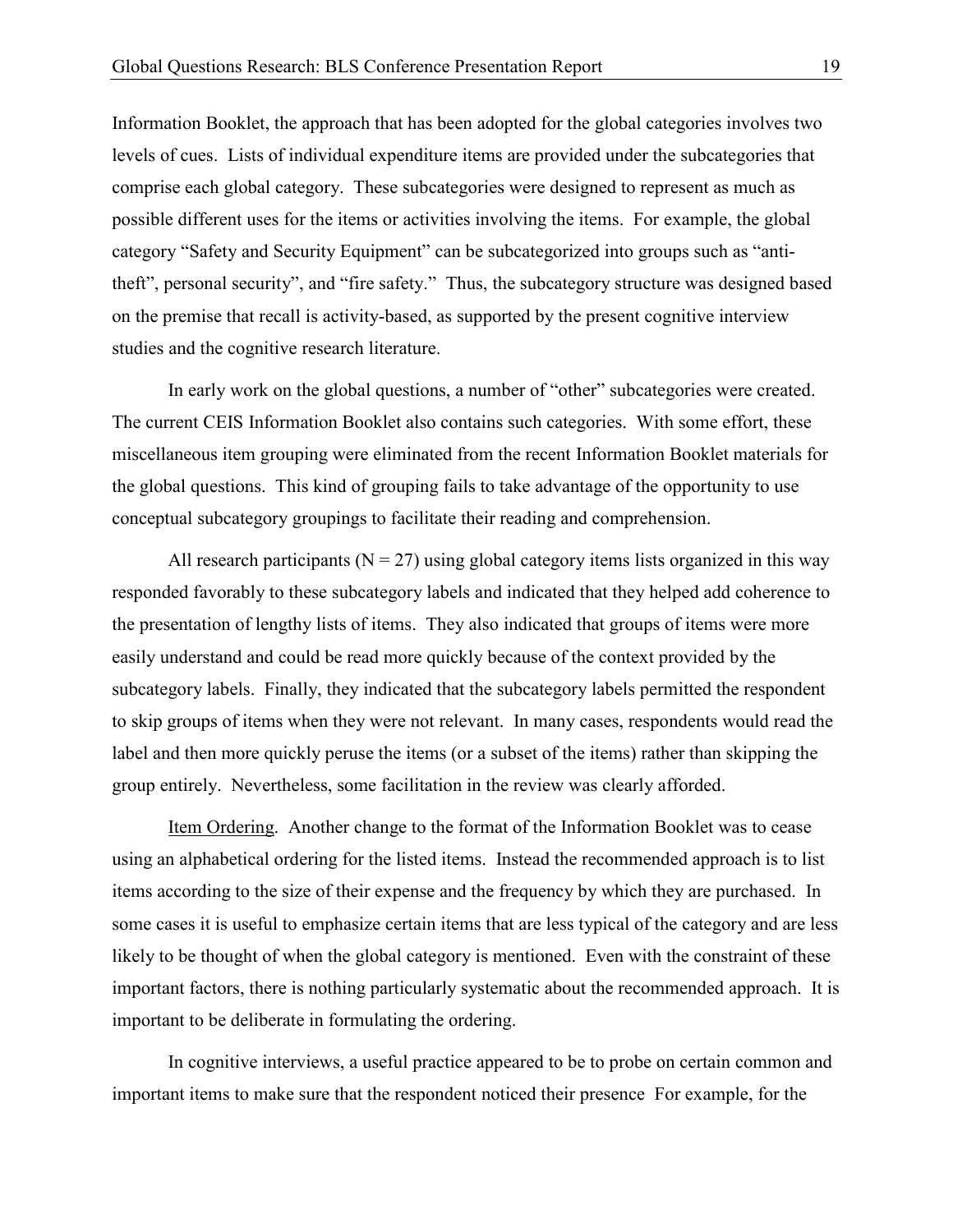global category "clothing" it may be effective to probe whether the respondent has had any shoe purchases. For "TV and Video Equipment and Supplies" it may be effective to ask whether any movie videos have been rented. It should be possible to train or encourage FRs to engage in such probing, especially as they become familiar with the categories and response patterns. This may also lead to some biases in the way that data is collected, but these may be no worse than biases that are introduced by the ordering of items in the Information Booklet. Ultimately, the success of the method relies on the thoroughness of respondents in reviewing the item lists.

Use of a Column Format. The Information Booklet for the global questions was first designed with the subcategory labels listed on the left hand side and three columns of items to the right (see Figure 3) . The goal of this design (Design A) was to allow respondents to review the subcategory labels quickly, and refer only to the items that are relevant.

Figure 3. Horizontal layout for global question cues in Information Booklet (Design A)

| 4. | LUGGAGE, CASES, AND STORAGE such as: |                                   |                              |                     |
|----|--------------------------------------|-----------------------------------|------------------------------|---------------------|
|    | <b>TRAVEL ITEMS --</b>               | suitcases                         | luggage carriers             | toiletry bags       |
|    | DAILY USE --                         | attaché cases                     | lunch boxes                  | fanny pack          |
|    | $STORAGE -$                          | closet organizers<br>garment bags | clothes hangers<br>tie racks | under-the-bed boxes |

Cognitive interviews were conducted with 9 participants who were asked to "trace" their scanning eye movements as they were reviewing the lists. They were also asked to describe how they were reviewing the lists. Finally they were asked about their impressions of the formatting. The following observations were made:

- 6 of 9 participants were observed and reported scanning haphazardly through the lists, or by cutting across subcategories of item downwards through the columns;
- 5 of 9 participants said they ignored or paid little attention to the middle level categories; and
- 9 of 9 participants reported that the lists looked cluttered and disorganized.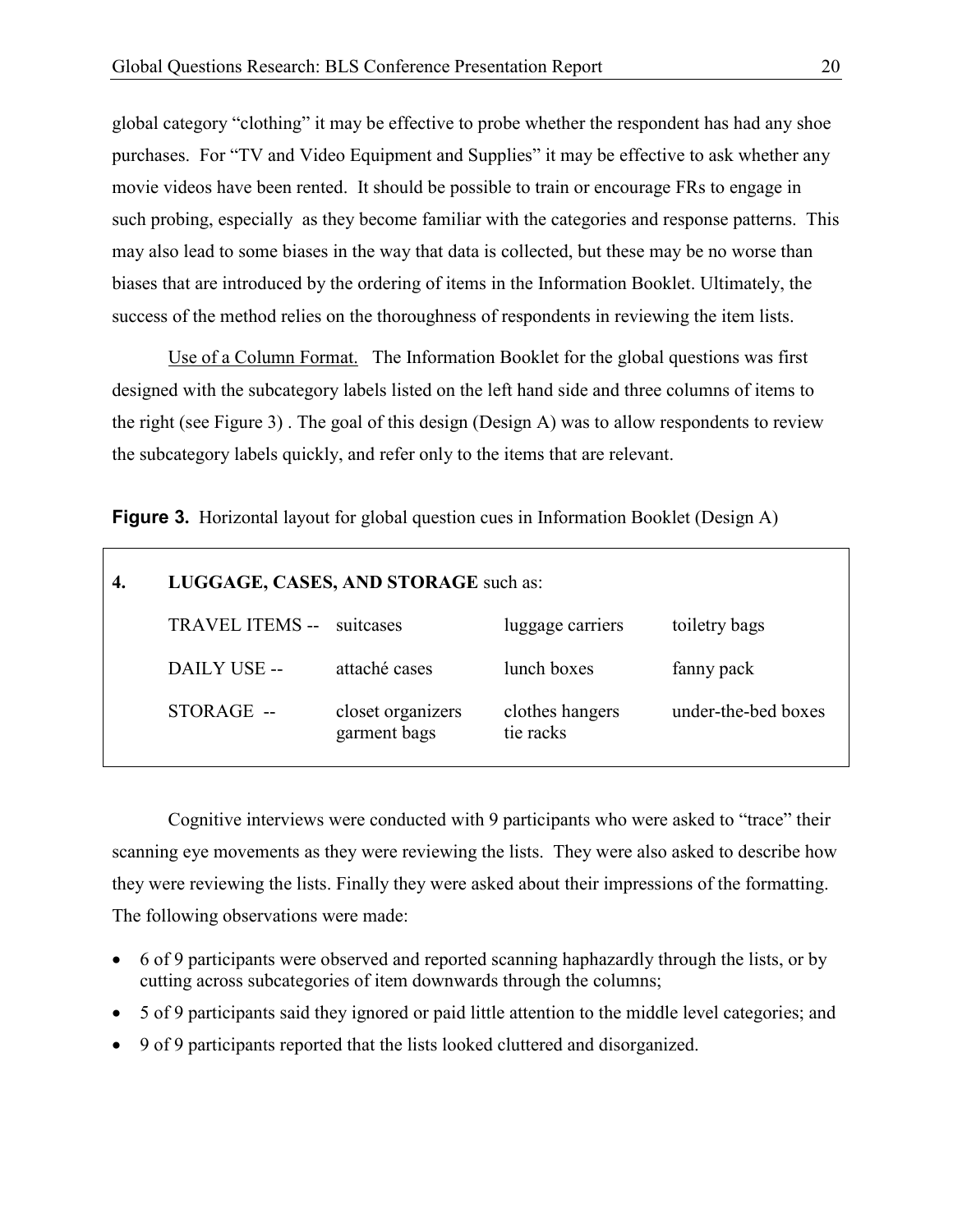One problem with the design that clearly contributes to these observations is that the spacing between the items in different subcategories was not sufficient to encourage respondents to review each subcategory before moving to the next. Another problem is that the subcategory headers are out of the main path that is followed by respondents who are reviewing the items.

In response to these findings and based in part on the ideas provided by two research participants, two new designs for the Information Booklet were created and tested with the following group of cognitive interview participants. One design (Design B) was an attempt at improving the previous design by adding alternating shading to separate the subcategory groups of items. Uppercase words were also changed to lowercase. This design is show in Figure 4.

Figure 4. Revised layout for Information Booklet cues (Design B)

| 4. Luggage, cases, and storage (examples) |                                 |                     |  |
|-------------------------------------------|---------------------------------|---------------------|--|
| suitcases                                 | luggage carriers                | toiletry bags       |  |
| attaché cases                             | lunch boxes                     | fanny pack          |  |
| closet organizers<br>tie racks            | clothes hangers<br>garment bags | under-the-bed boxes |  |
|                                           |                                 |                     |  |

The second design was created with the idea of placing the items from each subcategory into a column, and putting the subcategory label at the top of the column where it would be seen as respondents reviewed the item lists (see Figure 5).

**Figure 5.** New design layout for Information Booklet cues (Design C).

## 4. Luggage, cases, or storage (examples)

Travel suitcases luggage carriers toiletry bags

Daily use attaché cases lunch boxes fanny packs

Storage closet organizers garment bags clothes hangers tie racks under-the-bed boxes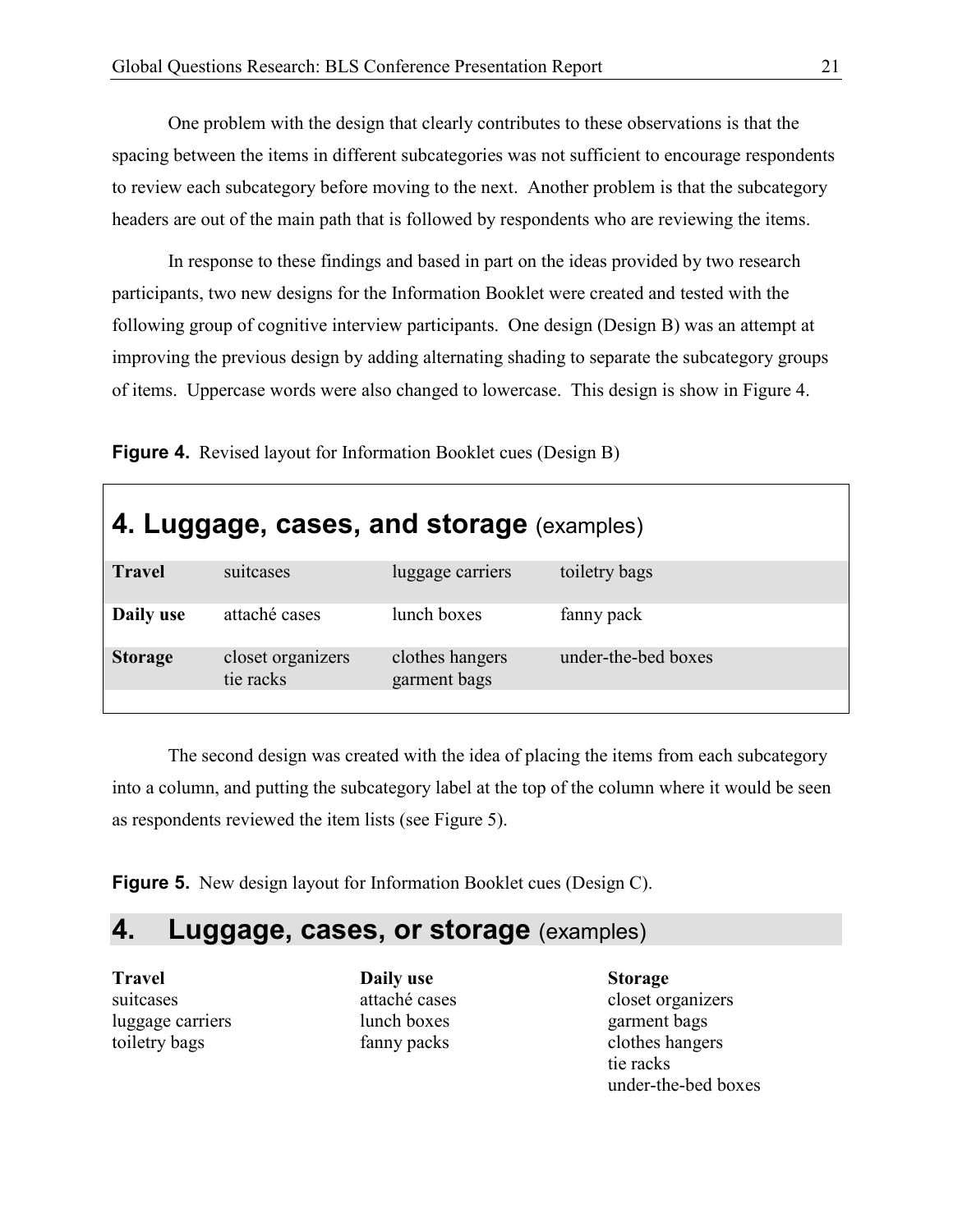In 15 cognitive interviews, participants were asked to compare the three designs and chose between them. The procedure varied slightly. Five participants used the first design to answer the global question about clothing, and then were asked which of the two designs they preferred. Another five participants used the second design to answer a global question about clothing, and then were asked for their design preference. The remaining five participants were asked for their preference before they . The results were overwhelming: only two participants indicated that they preferred Design B over Design C and A. One of two participants who preferred Design B made the excellent point that reading left to right is more natural than reading down a column. The other preferred Design B because of the ability to quickly scan the subcategory headers.

Overall, however, participants reported that Design C looked significantly less disorganized. In addition, participants indicated that the lists in Design C were much easy to review and that the subcategory headers were easier to see and more useful in Design C. This formatting was used in 18 cognitive interviews and in all interviews, participants were observed to scan the lists in an orderly manner one subcategory column at a time. To the researcher, there appeared to be a significantly reduced risk of missing items.

The Information Booklet material for the global questions were reformatted according to this Design C, and it was determined that very little additional space was required for this design over the original Design A even with the addition of considerable numbers of items, and that considerably less space was required in comparison to Design B with the same number of items listed.

#### 6. DOMAIN OF THE GLOBAL QUESTIONS

The development of global questions for the CEIS has thus far included Sections 6, 8, 9 and 12. Expenditures collected in these sections include apparel, furniture, household equipment, recreational equipment, and vehicle operating expenses. The selection of these sections was motivated in part because the collection of this data in detail is time consuming and tedious in the current CEIS. Moreover, many of the common household items in these sections are readily organized into superordinate categories, making these sections especially suitable for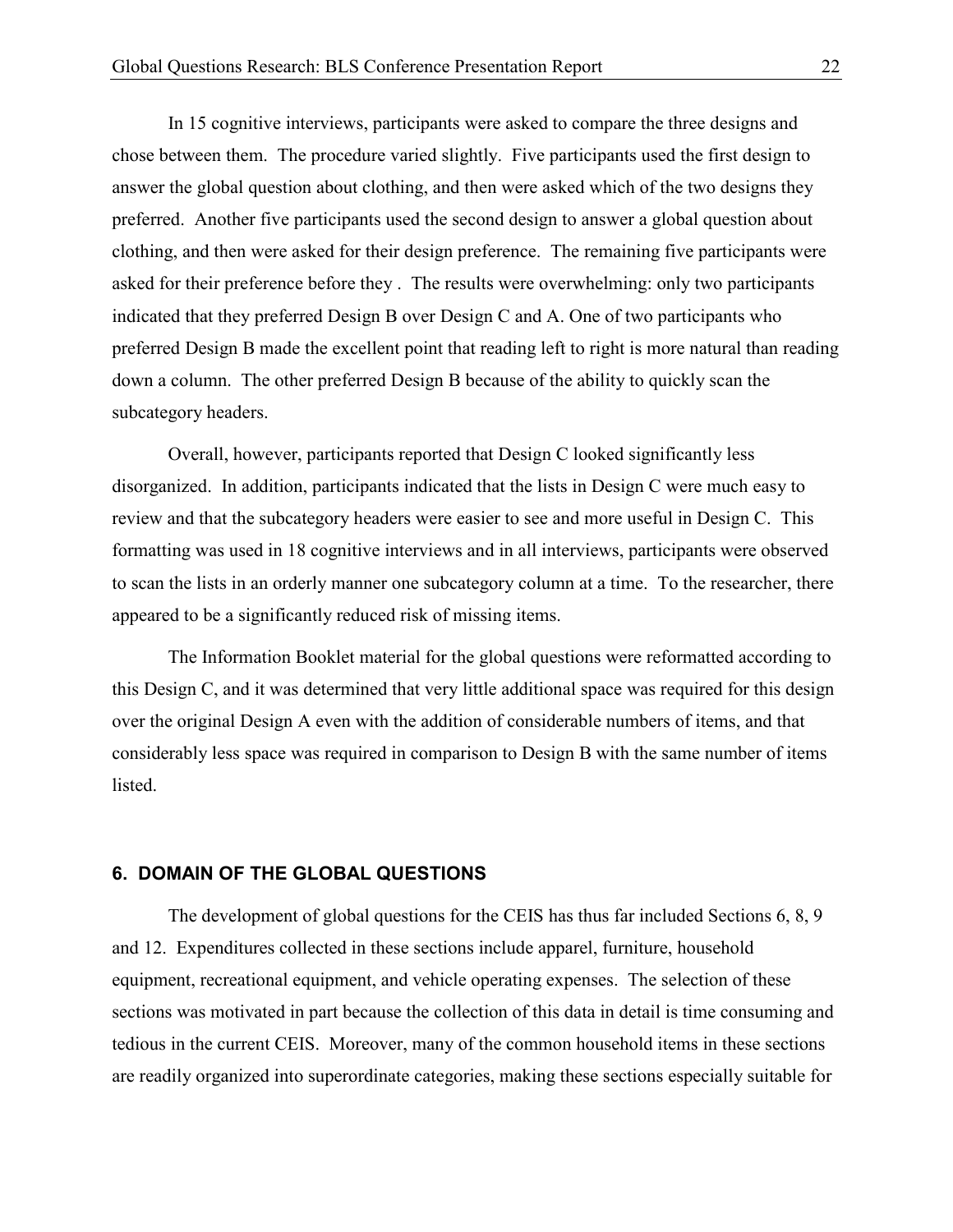the development of global questions. Numerous related items collected in other CEIS sections were also included in the global questions when appropriate and feasible

#### 6.1 Types of Expenses Collected

 The global questions are designed to collect the total expenses for a CU over a three month reference period for various mid- to large-size categories of products and services. In some cases smaller supplies are also included. Other than total expense, there are no attributes collected for the expenditures. Thus, the data collected in the global questions cannot be used for estimation in either the CE or CPI, but will contribute to meeting the needs of data users who are interested in total expenses for a CU. Total expenses for a CU does not include business expenses. Total expenses for these categories does include:

- expenses for the purchase and rental of products, or for the purchase of services;
- expenses for members of the CU or as gifts for persons outside of the CU;
- sales tax;
- delivery and installation charges.

The decision to have respondents include sales task was made based on an examination of data from the current CEIS on whether or not people tend to include sales tax in their reports when given the choice whether or not to include the tax. Table 1 provides a breakdown percentages of reports in the CE Interview Survey, Sections 6, 8 (Part A only), and 9 with respect to the inclusion of sales tax. For each estimate reported in these sections, respondents are asked whether or not sales tax was included. The counts provided in the table are for reports made in four collection quarters (CEIS numbers 931-934). The percentages indicate that there is a rough balance between those who include and those who exclude sales tax, although the percentages favor inclusion. The clothing section (Section 9, Parts A and B), is the only section where the number of reports including sales tax does not exceed reports excluding sales tax. This is very likely due to the fact that sales tax was not charged for clothing items in certain states and locales.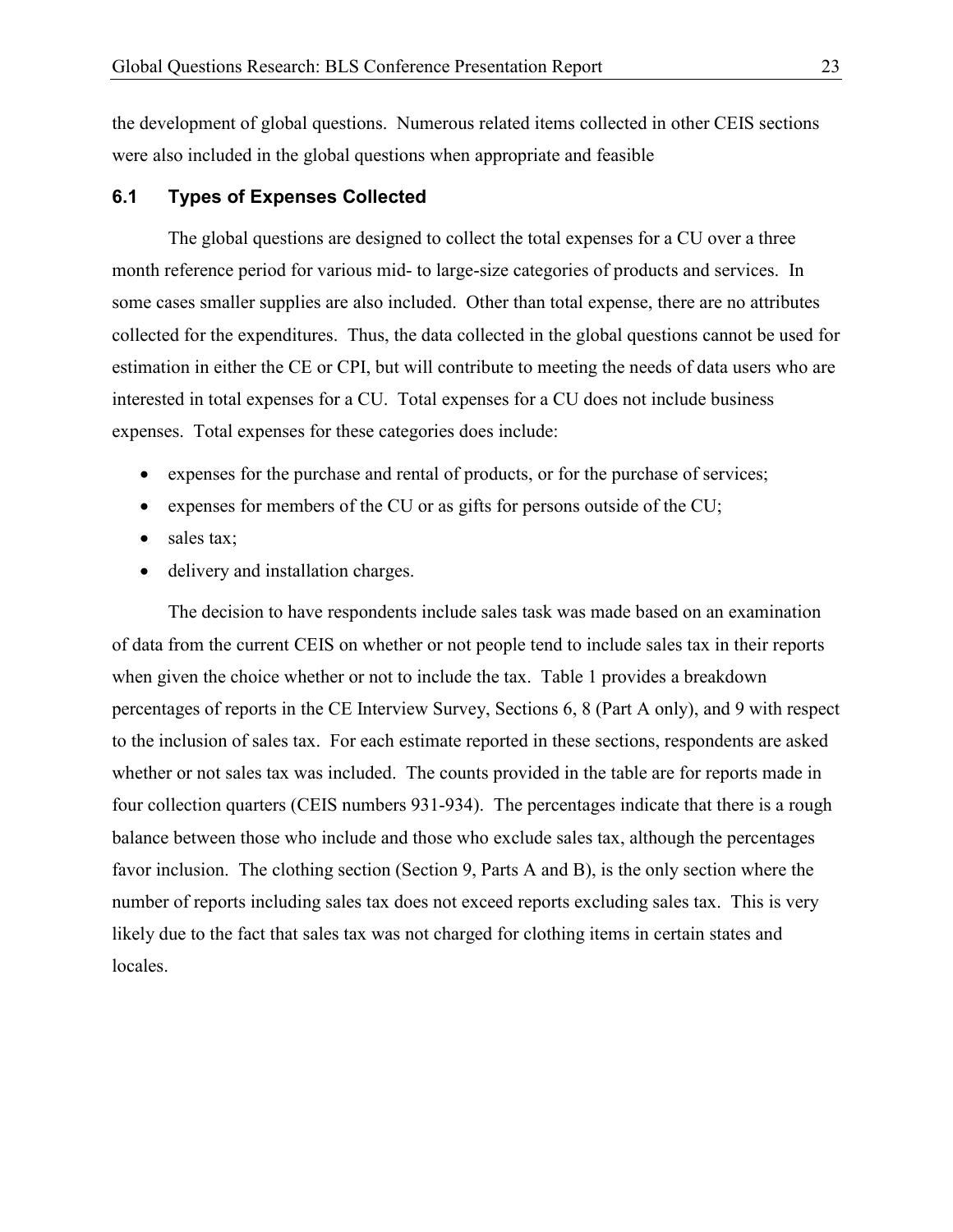| <b>Section/Part</b>                        | Percentage of<br>reports that include<br>sales tax | Percentage of<br>reports that do not<br>include sales tax |
|--------------------------------------------|----------------------------------------------------|-----------------------------------------------------------|
| 6A - Household Appliances                  | 64                                                 | 36                                                        |
| 6B - Small Household Appliances, Equipment | 57                                                 | 43                                                        |
| $8A - Furniture$                           | 54                                                 | 46                                                        |
| 9A - Clothing for Non-infants              | 42                                                 | 58                                                        |
| 9B - Clothing for Infants                  | 45                                                 | 55                                                        |
| 9C - Sewing Materials                      | 51                                                 | 49                                                        |
| 9D - Clothing Services                     | 57                                                 | 43                                                        |

Table 1. The voluntary inclusion of sales tax in CEIS collection quarters 931-934.

It is therefore recommended that respondents should be asked to include sales tax in the global questions. It is important to recognize that in addition to the respondents who provide this information voluntarily, some respondents who might choose not to include sales tax are likely to be able to provide this information if it is specifically requested.

#### 6.2 Enhancements to the Expenditures Collected

 The original domain of the global questions included the items collected in Section 6, 8, and 9. Early research on the global questions suggested that that there were some limitations in the current CEIS questions in the collection of recreational items, furniture, and household equipment:

- The collection of household equipment and furniture in CEIS Sections 6  $\&$  8 may be limited by the lack of explicit mention of a number of categories.
- Many popular items from existing categories in Sections 6, 8, and 9 are not found in the Information Booklet.
- The collection of non-electric household equipment and equipment accessories in Sections 6 and 8 is inconsistent, varying by category.
- The collection of supplies and replacement parts in Section 6 and 8 may be inconsistent.

 The strongest evidence of these gaps in the CEIS collection is the existence of Diary-only UCCs containing items that are closely related to the items collected in Sections 6 and 8. Data mapped to these UCCs is not expected to be captured in the CEIS. The following is a list of these Diary-only UCCs: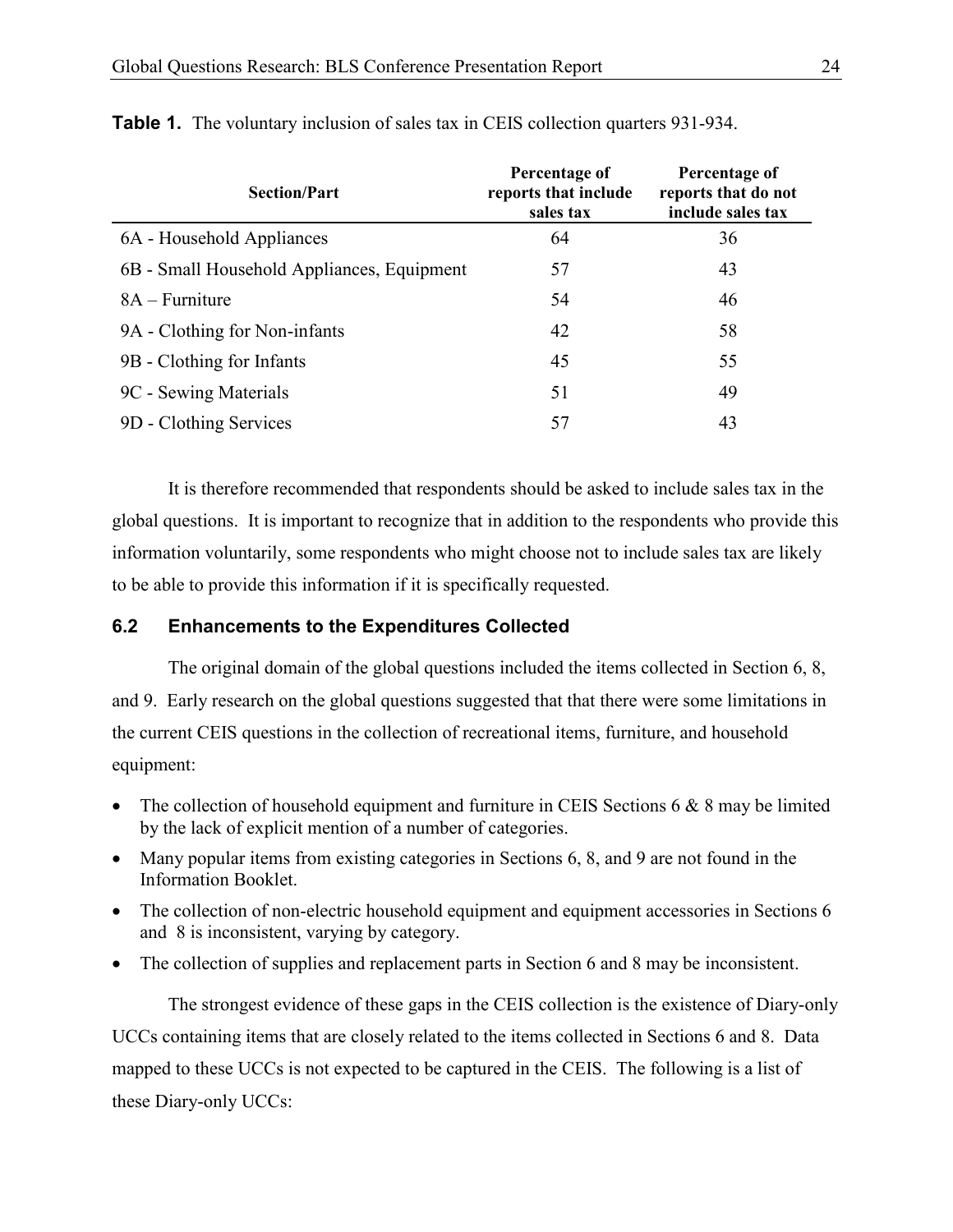| <b>UCC</b> | <b>Description</b>                    | <b>Examples</b>                                                                                                                                                                  |
|------------|---------------------------------------|----------------------------------------------------------------------------------------------------------------------------------------------------------------------------------|
| 300900     | Misc. Household Appliances            | trash compactor, icemaker, battery charger,<br>shower massager, steam cleaner, air purifier                                                                                      |
| 320140     | Laundry and Cleaning Equipment        | clothes pins, brooms, ironing board $\&$ cover,<br>food brush, toilet brush & stand, laundry bag                                                                                 |
| 320380     | Tableware/Non-electric<br>Kitchenware | trivets, napkin holders, plastic table cloth,<br>gift tins, kitchen scissors, spatula, dishpan,<br>cookie jar, cutting board, ice cube trays,<br>steak knives, roll basket, mugs |
| 320430     | Other Hardware                        | ladders, rope, shelves, sheds, curtain rods                                                                                                                                      |
| 320610     | Misc. Supplies and Equipment          | nails, mailbox, metal cabinet, carpet knife,<br>drill bits, work bench, tool chest, padlocks,<br>hooks, keys, caulk, utility gloves                                              |
| 320905     | Misc. Household Equip./Parts          | appliance parts, electronic parts, lawn<br>mower blades, filters, sewing machine parts                                                                                           |
| 330510     | Misc. Household Products              | disposable plastic & paper dinnerware,<br>staples, pool supplies, pool parts, rug<br>shampoo, plastic tarps, batteries                                                           |
| 330610     | Lawn and Garden Supplies              | flower bulbs, plant foot, mulch                                                                                                                                                  |
| 660000     | <b>School Supplies</b>                | book bags, ruler, globe, note books,<br>compass, atlas, school equipment.                                                                                                        |
| 620913     | Pinball, electronic video games       | arcade games, arcade tokens, pinball                                                                                                                                             |

Table 2. Diary only UCCs as evidence for gaps in the CEIS data collection.

As a result of this investigation, an attempt was made to design the global categories and Information Booklet cues to more carefully encompass the intended domain of Sections 6, 8, & 9. In many cases this was a simple matter of making items to-be-reported for explicitly to respondents by including them in the Information Booklet. In other cases it required the addition of entire new subcategories of items. Most of the items from the related Diary-only UCCs were incorporated in the global questions domain. Other items such as Souvenirs (610902), and Fireworks (610901) for example, are not currently covered in the interview survey, but have less of a conceptual relationship to the global questions developed thus far for the CEIS.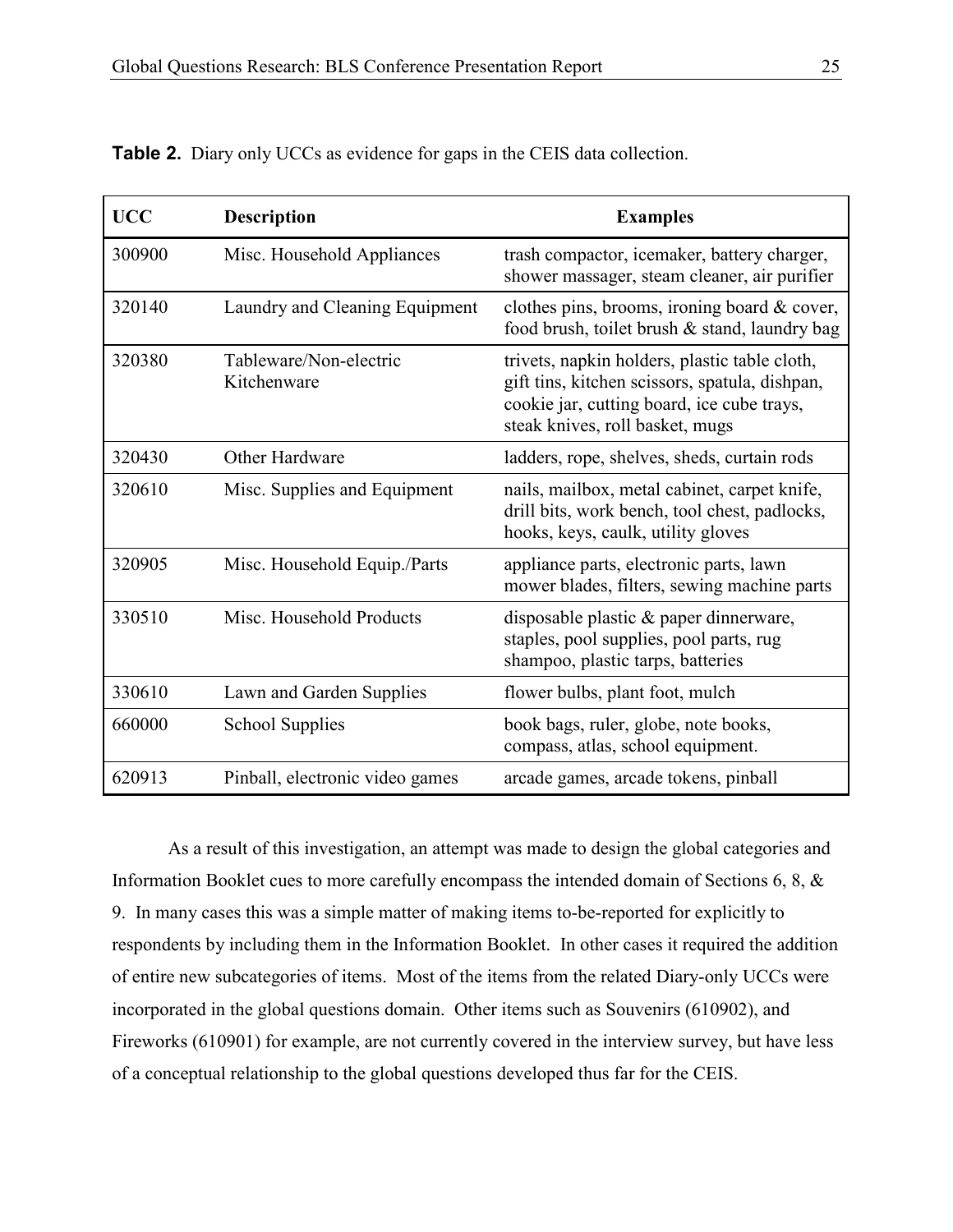#### 6.3 Expansion To Other Interview Sections

 The development of the global questions provided an opportunity to streamline the interview by including highly related items from sections of the interview other than those primarily targeted for conversion to global questions. An additional benefit of expanding the domain is a reduction in the risks of redundancy in the interview, which can lead to duplicate reporting. Obviously the inclusion of these items in the global question domain requires that detail be collected elsewhere for the purposes of the CE and CPI. Originally, these expansion of the global questions beyond Sections 6, 8 and 9 was possible because a corresponding expansion was planned for the BLS's second diary instrument due to the relatedness of the items.

In addition to the closely related items, a small set of other items were moved from Section 19 into the global questions because it made little sense to leave one or two product categories in Section 19 when all other items in the section are services. Finally, two items were moved from Section 20 Part B to the global questions. These items collect total expenses in the three month reference period for coin-operated laundry and for dry cleaning. The form of these questions matches that of the global questions and the items fit well with other clothing services such as clothing storage, clothing alteration and repair, and watch and jewelry repair and cleaning.

| <b>Item</b> |                                                   | <b>Current Section</b> |
|-------------|---------------------------------------------------|------------------------|
|             | 310341 CDs, tapes, & videos from mail-order clubs | 17A                    |
|             | 310342 Records, CDs, tapes, & needles             | 17B                    |
|             | 610210 Photographic film                          | 17B                    |
|             | 310220 Video cassettes, tapes, & discs            | 17B                    |
|             | 620912 Rental videos, tapes, etc.                 | 17B                    |
|             | 620330 Film processing                            | 17B                    |
|             | 620410 Pet services                               | 19                     |
|             | 320903 Fresh flowers and potted plants            | 19                     |
|             | 310230 Video game hardware and software           | 19                     |
|             | 610110 Toys, games, tricycles, hobbies            | 19                     |
|             | 610320 Pet purchase, supplies, medicine           | 19                     |
|             | 340520 Laundry and dry cleaning --hh textiles     | 20B                    |
|             | 340530 Coin-operated laundry -- hh textiles       | 20B                    |
|             | 440120 Coin-operated laundry --clothing           | 20B                    |
|             | 440210 Dry cleaners or laundry -- clothing        | 20B                    |

Table 3. Items from non-targeted sections that were incorporated into the global questions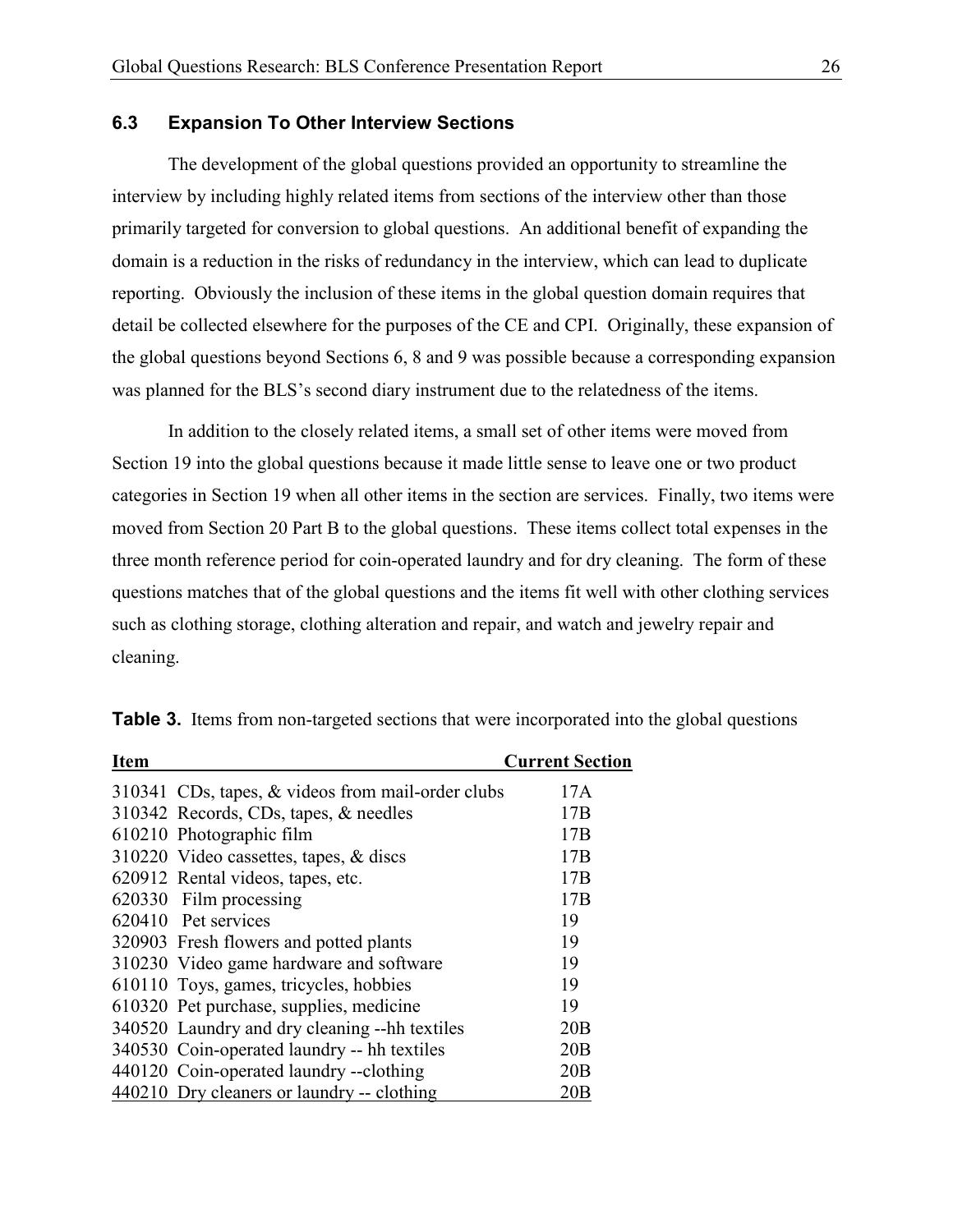There are a number of service items that have not been incorporated into the global questions. Several items are closely related with global categories. For example, several cognitive interview participants reported or asked about reporting "fees for participant sports" in "Sports and Exercise Equipment." This is less likely to occur in an actual CEIS interview since Section 17 would appear prior to the global questions.

Table 3. Related items from non-targeted sections not included in the global questions.

| <b>Item</b> |                                       | <b>Current Section</b> |
|-------------|---------------------------------------|------------------------|
|             | Cable TV service                      | 4                      |
|             | Telephone service                     | 4                      |
|             | Household equipment repairs           | 7 (entire section)     |
|             | Automobile or other vehicle insurance | 13                     |
|             | 620310 Fees for recreation lessons    | 16A                    |
| 620221      | Admissions to sports events           | 17A,B                  |
| 620211      | Movie, theater, opera, ballet         | 17A,B                  |
|             | 620121 Fees for participant sports    | 17A,B                  |
|             | Home security service                 | 19                     |
|             | Computer information services         | 19                     |
| 800803      | Gambling                              | 19                     |
|             | Public phone service                  | 20                     |
|             | Taxi and limousine fares              | 20                     |
|             | Mass transportation fares             | 20                     |

#### 6.4 Location of the Global Questions in the CEIS

 It is recommended that the global questions be located at or near the end of the interview. Placing the global questions toward the end of the survey will help to ensure that items collected in other sections are not reported in response to the global questions. It may also help to increase the quality of data collected from other sections because these sections will be asked earlier in the interview. Finally, it would seem appropriate to located the global questions near Section 20 (and 17) which already contain some total expense questions. It appears appropriate to create a new section between Section 20 and 21.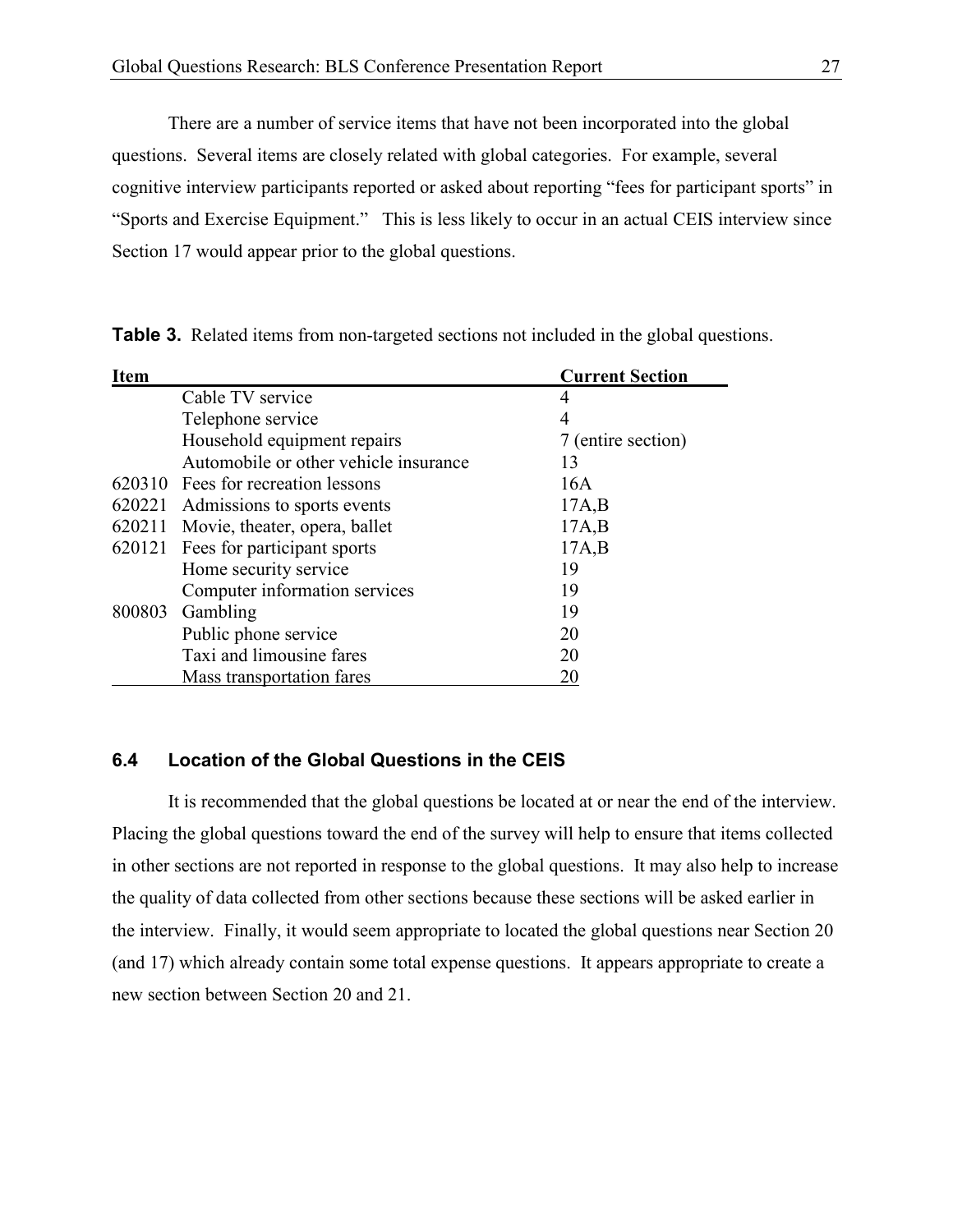#### 6.5 Implications For Other Interview Sections

The recommendation to locate the global questions toward the end of the interview survey means that questions in Section 7 about repairs and service contracts for household equipment are asked without the benefit of first going through the purchase of household equipment in Section 6. The Information Booklet pages for Section 7 should be enhanced to provide additional cues so that Section 7 may stand alone. The changes necessary to address possible problems are not expected to be substantial.

In addition, the decision to ask about expenditures for items from sections other than 6, 8 & 9 means that certain changes need to be made to these other sections. That is, a number of questions that need to be removed from sections 17, 19, and 20 because these questions have been incorporated into the global questions. If the globals are implemented as proposed, Section 19 will collect expenses for services only. Therefore, Section 19 might be changed from "Miscellaneous Expenses" to "Miscellaneous Services". It seems reasonable to conduct research into expanding and developing this section by considering additional services that can be collected.

#### 7. Future Research

The primary reason for developing the global questions was to relieve some of the burden of the CEIS. There are a number of different ways in which time savings are achieved through the use of the global questions as compared with the current interview questions. First, there are more than 50% fewer global questions than there are expenditure questions for Sections 6, 8 & 9. Second, none of the detailed questions currently asked in the CEIS are asked. This provides great savings in that these attribute questions are asked for every itemized expense in the current procedure. Third, itemization of expenditures is not required, and so even simple descriptions of the expenses and their individual costs do not need to be recorded.

The development of the global question methodology and associated materials has reached a stage where quantitative field test comparison with the current methodology can be conducted. Statistical data derived from the expenditure reports might be examined, such as the total amount of reported expenditures. Alternatively, some form of validity data might be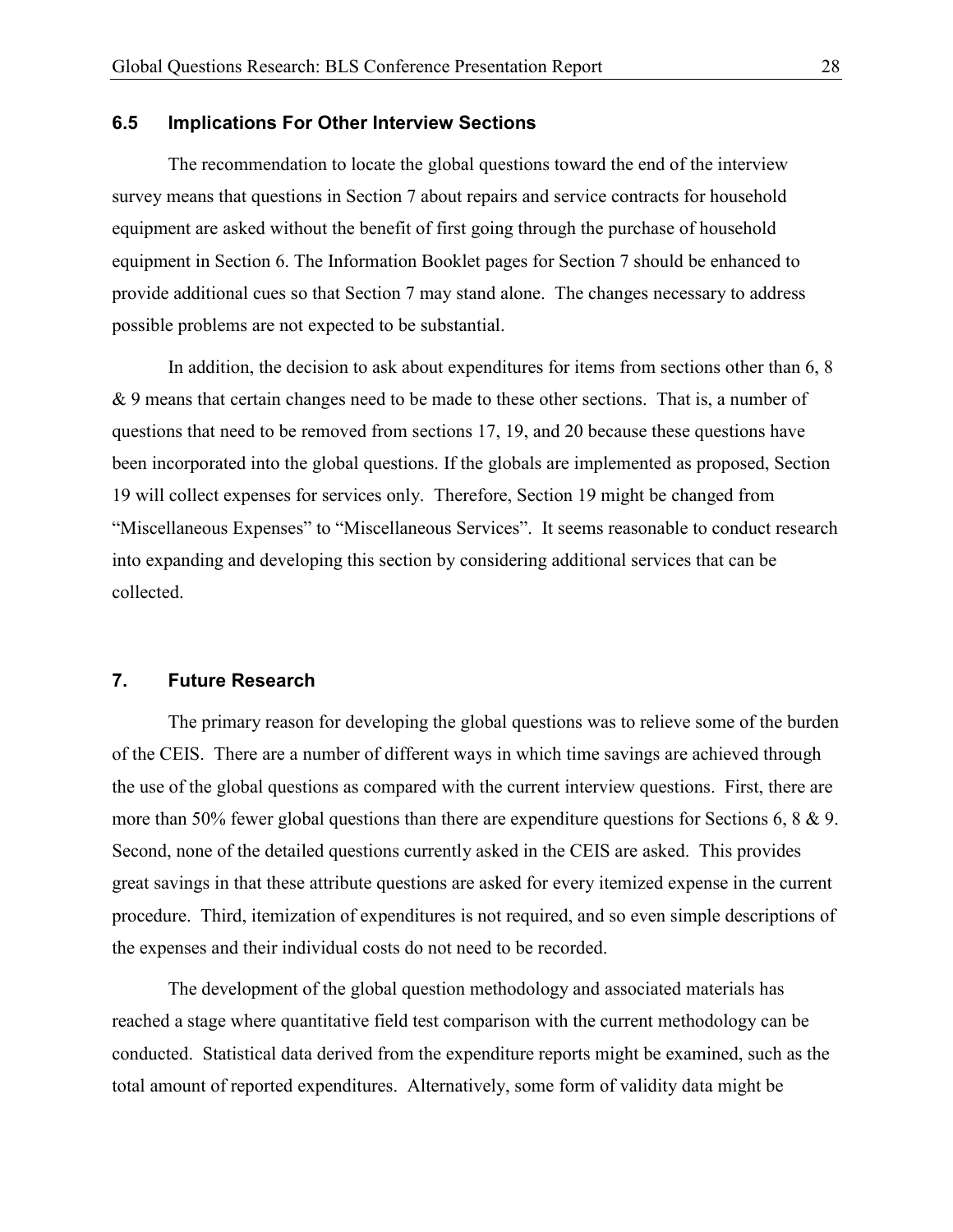obtained. In addition, the difference in time to complete the interview could be assessed. However, an investigation of the time savings attributable to the global questions needs to take into consideration the expansion of the global questions beyond the items currently collected in Sections 6, 8, 9 and 12. Moreover, if the global questions do pose less of a burden for respondents, data quality in other parts of the interview may be enhanced and this should be assessed as well.

One difficulty in conducting a quantitative field test is that changes in the methodology have been confounded with enhancements to the expenditure domain and Information Booklet cues. Such a test this would not provide specific assessments of the difference due to the global questions themselves or the developmental work to expand and enhance the collection of expenditures. This holds for the timing data as well. Reviewing the more extensive Information Booklet may lengthen the interview. In addition, a more extensive set of cues may lead to higher reporting and a lengthening of the interview. Clearly any timing test would need to consider the total expenditure estimates reported by respondents.

One may question whether a quantitative field study is necessary. Mock interviews demonstrated that the procedures can be managed well by FRs. There is little reason to believe that data from the global questions will be any less valid than data from the current CEIS questions based on observations from the numerous laboratory-based interviews that have been conducted. While quantitative data is not available from these interviews, there were no obvious limitations in respondent performance that would not also be expected in the context of the methodology currently employed in the CEIS. In the interviews conducted for the present research, participants answering global questions provided complete and accurate reports of their total expenditures.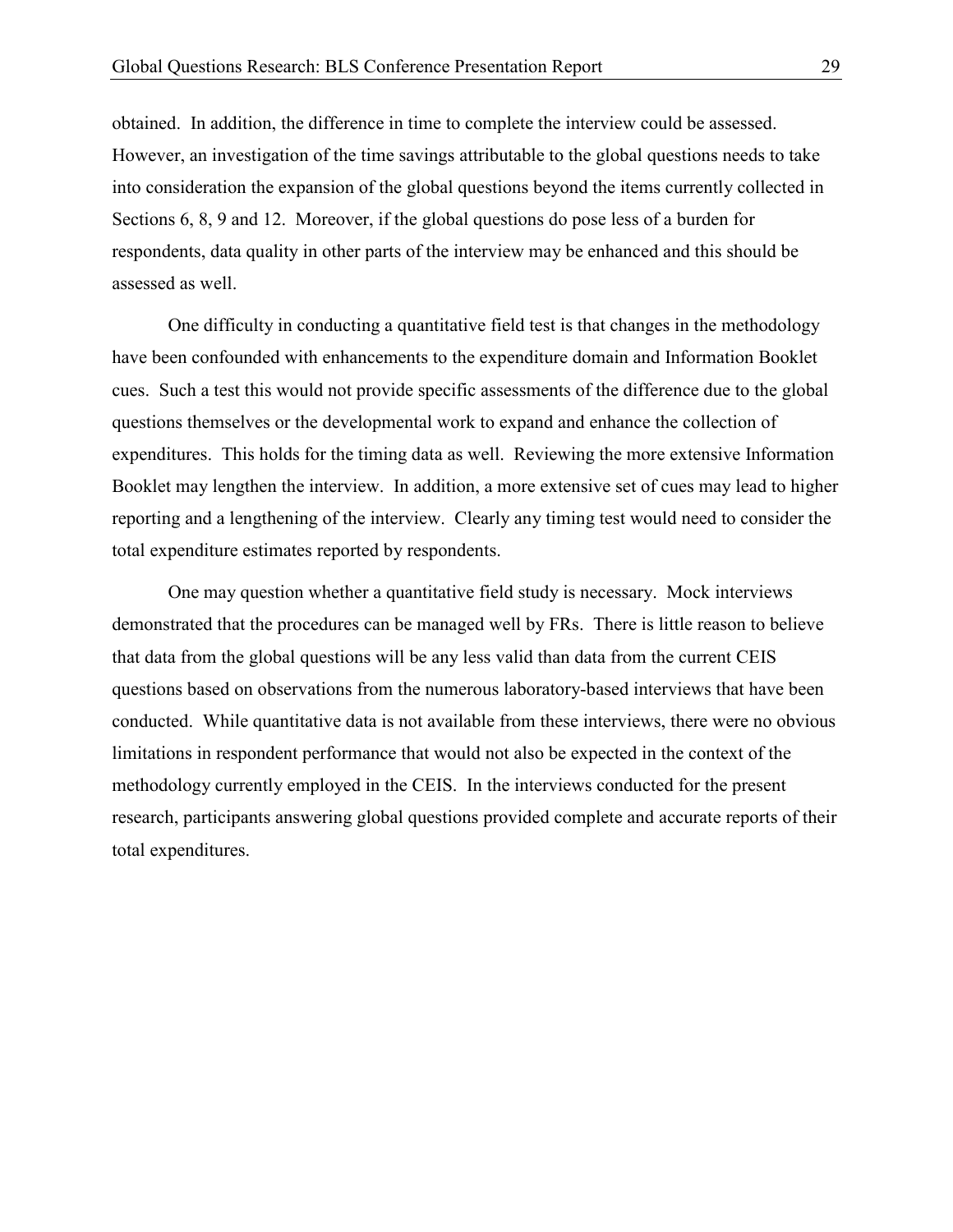#### 8. REFERENCES

- Barsalou, L. W. (1988). The content and organization of autobiographical memories. In. U. Neisser & E. Winograd (Eds.), Remembering reconsidered: Ecological and traditional approaches to the study of memory. Cambridge University Press: Cambridge, England.
- Blair, E., & Burton, S. (1987). Cognitive processes used by survey respondents to answer behavioral frequency questions. Journal of Consumer Research, 14, 280-288.
- Brewer, Dull, and Jobe (1989). Social cognition approach to reporting chronic conditions in health surveys. Vital and Health Statistics. U.S. Department of Health and Human Services.
- Conway, M. A., & Berkerian, D. A. (1987). Organization in autobiographical memory. Memory & Cognition, 15, 119-132.
- Felcher, E. M., & Calder, B. J. (1991). A psychological theory of survey responses, the case of behavioral frequency questions. Unpublished manuscript.
- Felcher, E. M., & Calder, B. J. (1992, May). The relationship between respondent memory structure and retrieval strategies: A protocol analysis of behavioral frequency data. Paper presented at that annual meeting of the American Association for Public Opinion Research, St. Petersburg, FL.
- Lessler, J. T. (1989, January). Recall strategies for questions from the Consumer Expenditure Interview Survey. Paper presented at the annual meeting of the American Association for the Advancement of Science.
- Nickerson, R. S. (1984). Retrieval inhibition from part-set cueing: A persisting enigma of memory research. Memory & Cognition, 12, 531-552.
- Poulton E. C. (1967). Searching for newspaper headlines printed in capitals or lower-case letters. Journal of Applied Psychology; 51, 417-425.
- Poulton E. C. (1968). Rate of comprehension of existing teleprinter output of possible alternatives. Journal of Applied Psychology, 52, 16-21.
- Reiser, B. J., Black, J. B., & Abelson, R. P. (1985). Knowledge structures in the organization and retrieval of autobiographical memories. Cognitive Psychology, 17, 89-137.
- Robinson, J. A. (1976). Sampling autobiographical memory. Cognitive Psychology, 8, 578-595.
- Roediger, H. L., & Neely, J. H. (1982). Retreival blocks in episodic and semantic memory. Canadian Journal of Psychology, 36, 213-242.
- Rosch, E. (1978). Principles of categorization. In E. Rosch & B. B. Lloyd (Eds.), Cognition and Categorization. Hillsdale, NJ: Erlbaum.
- Rosch, E. Mervis, C. B. Gray, W. D., Johnson, D. M., & Boyes-Braem, P. (1976). Basic objects in natural categories. Cognitive Psychology, 8, 382-439.
- Tinker M. A. (1965) Bases for Effective Reading. Minneapolis, MN: University of Minnesota Press.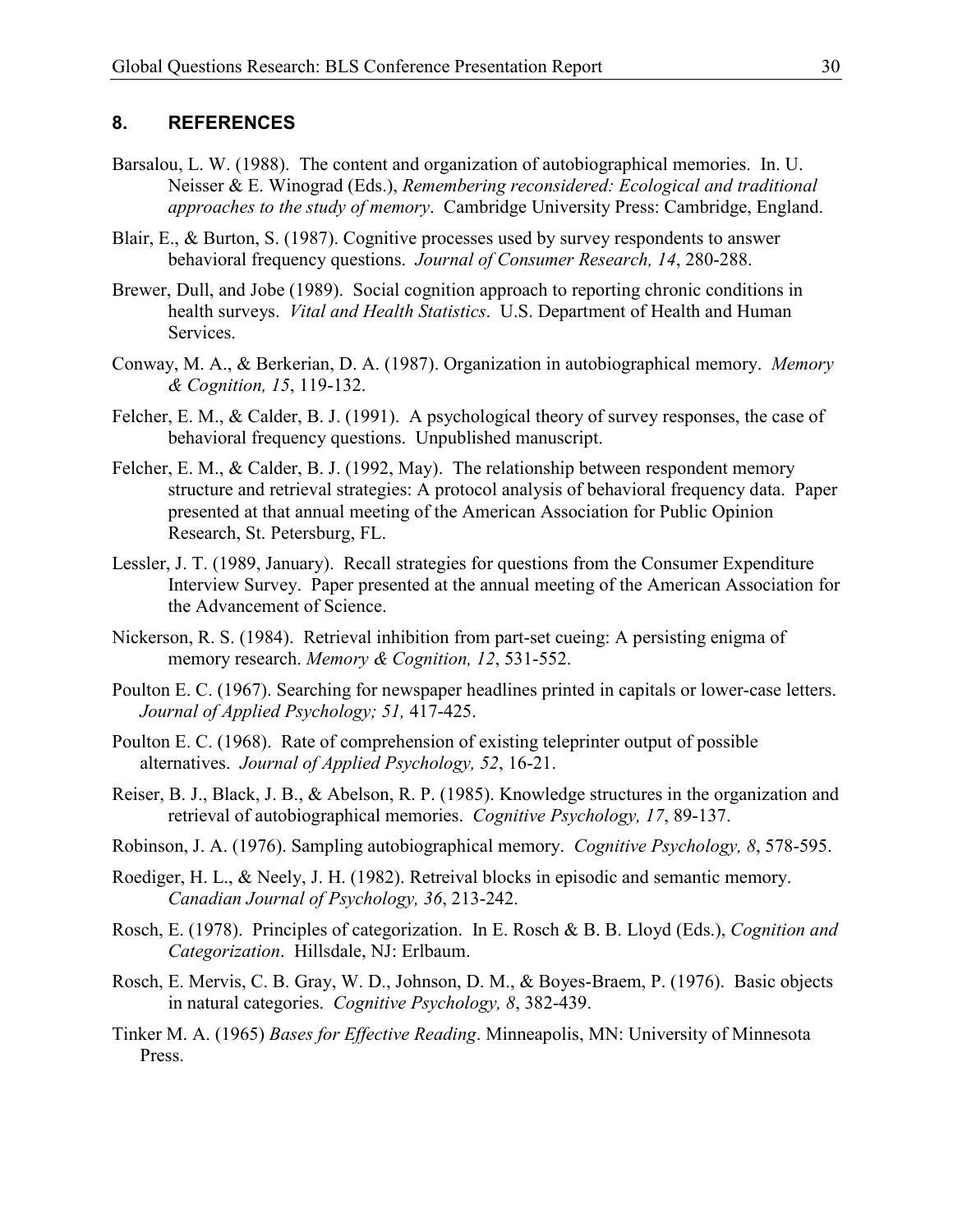## 9. APPENDIX

Below is a listing of the global question categories for Sections 6, 8, 9 and 12.

## Apparel, Household Equipment, Furniture, & Recreational Items

#### (NOTE: These categories are currently under development)

Clothing or Footwear Jewelry or Other Personal Accessories Cleaning, Alteration or Repair of Clothing and Accessories Luggage, Cases, or Storage Tools or Hardware Supplies Lawn and Garden Equipment and Supplies Outdoor Furniture, Equipment or Decorative Items Cooking, Serving or Dining Wares Kitchen Appliances Housekeeping Appliances and Equipment Heating, Cooling or Humidity Control Equipment Safety or Security Equipment Infant Furniture and Equipment Furniture Home Furnishings Bed and Bath Linens and Accessories Personal Care Appliances TV, Video, or Photography Equipment and Supplies Audio Equipment and Supplies Computer Equipment and Supplies for non-business use Telephone or Office Equipment and Supplies for non-business use Sports and Exercise Equipment Camping, Hunting or Fishing Equipment Pets or Pet Equipment and Supplies Games, Toys or Play Equipment Equipment and Supplies for Sewing, Arts, Crafts or Hobbies